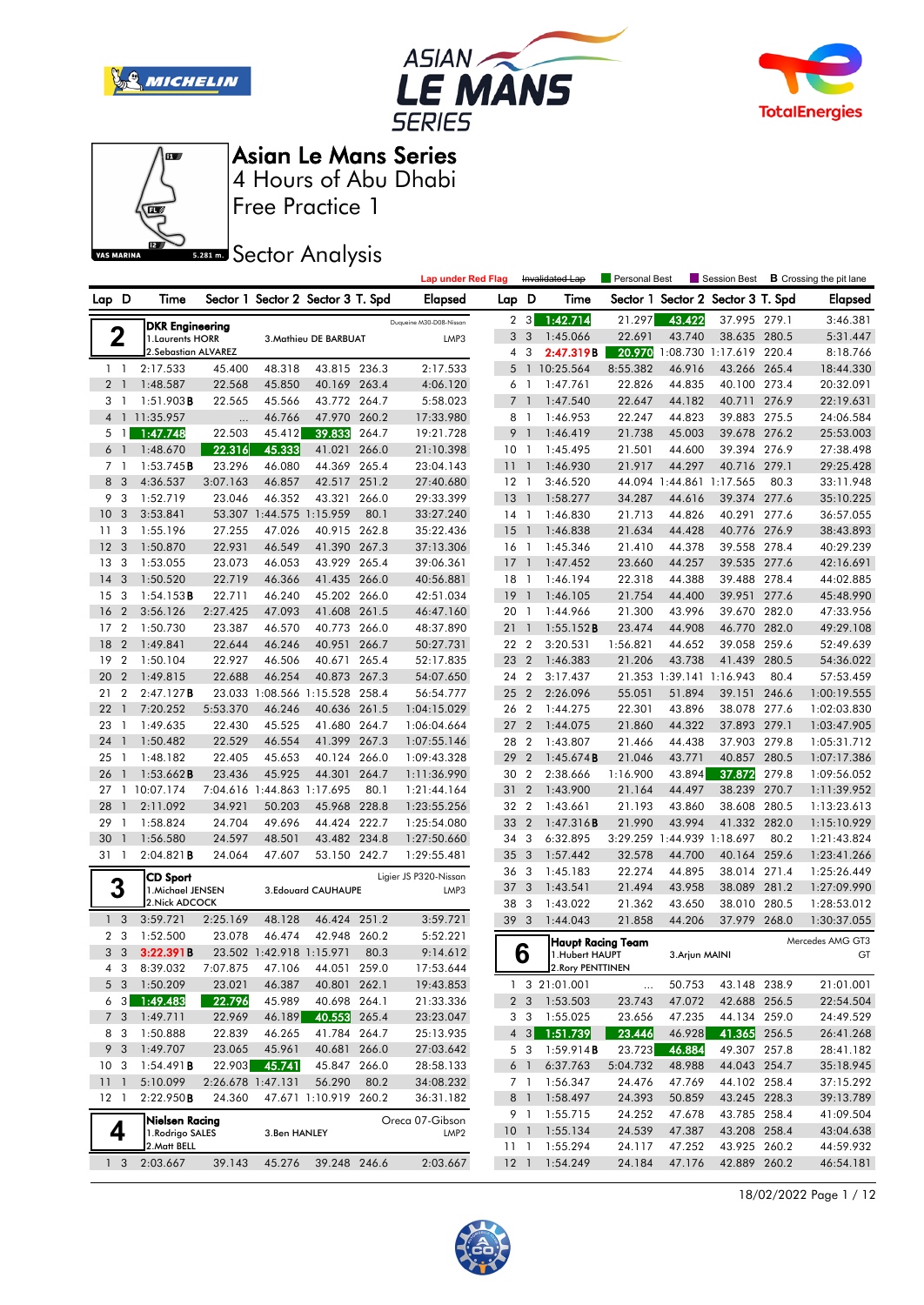







Free Practice 1 4 Hours of Abu Dhabi Asian Le Mans Series

**Sector Analysis** 

|                |                |                                             |          |        |                                   |       | <b>Lap under Red Flag</b> |                 |                 | Invalidated Lap                              | Personal Best |                          | Session Best                      |       | <b>B</b> Crossing the pit lane |
|----------------|----------------|---------------------------------------------|----------|--------|-----------------------------------|-------|---------------------------|-----------------|-----------------|----------------------------------------------|---------------|--------------------------|-----------------------------------|-------|--------------------------------|
| Lap D          |                | Time                                        |          |        | Sector 1 Sector 2 Sector 3 T. Spd |       | <b>Elapsed</b>            | Lap D           |                 | Time                                         |               |                          | Sector 1 Sector 2 Sector 3 T. Spd |       | <b>Elapsed</b>                 |
| $13-1$         |                | 1:55.260                                    | 24.103   | 47.453 | 43.704 260.2                      |       | 48:49.441                 |                 |                 | Nielsen Racing                               |               |                          |                                   |       | Ligier JS P320-Nissan          |
| 14             | $\mathbf{1}$   | 1:54.100                                    | 24.111   | 47.162 | 42.827 257.8                      |       | 50:43.541                 |                 | 8               | 1. Anthony WELLS                             |               |                          |                                   |       | LMP3                           |
| 15             | $\overline{1}$ | 1:54.250                                    | 24.068   | 47.247 | 42.935 257.8                      |       | 52:37.791                 |                 |                 | 2.Colin NOBLE                                |               |                          |                                   |       |                                |
| 16             |                | 2:02.940B                                   | 24.009   | 48.283 | 50.648 230.8                      |       | 54:40.731                 |                 | 1 <sub>2</sub>  | 2:05.380                                     | 36.199        | 47.011                   | 42.170 259.6                      |       | 2:05.380                       |
| 17             | $\overline{2}$ | 6:23.573                                    | 4:51.536 | 48.220 | 43.817 254.7                      |       | 1:01:04.304               |                 | 2 <sub>2</sub>  | 1:49.123                                     | 22.688        | 45.999                   | 40.436 264.7                      |       | 3:54.503                       |
| 18             | $\overline{2}$ | 1:57.007                                    | 24.615   | 48.125 | 44.267 255.9                      |       | 1:03:01.311               |                 | 3 <sub>2</sub>  | 1:52.475                                     | 23.343        | 46.380                   | 42.752 264.1                      |       | 5:46.978                       |
| 19             | $\overline{2}$ | 1:58.747                                    | 24.878   | 48.404 | 45.465 256.5                      |       | 1:05:00.058               | $\overline{4}$  | $\overline{2}$  | 3:18.829B                                    |               | 22.565 1:37.996 1:18.268 |                                   | 78.0  | 9:05.807                       |
| 20             | $\overline{2}$ | 1:55.683                                    | 24.120   | 48.223 | 43.340 259.0                      |       | 1:06:55.741               |                 | 5 1             | 9:09.518                                     | 7:37.005      | 49.454                   | 43.059 234.8                      |       | 18:15.325                      |
| 21             | $\overline{2}$ | 1:54.715                                    | 24.385   | 47.637 | 42.693 257.8                      |       | 1:08:50.456               |                 | 6 <sup>1</sup>  | 1:53.983                                     | 23.813        | 47.106                   | 43.064 251.7                      |       | 20:09.308                      |
| 22             | $\overline{2}$ | 1:54.664                                    | 24.090   | 47.400 | 43.174 258.4                      |       | 1:10:45.120               |                 | 7 1             | 1:54.838                                     | 23.394        | 47.783                   | 43.661                            | 253.5 | 22:04.146                      |
| 23             | $\overline{2}$ | 1:54.060                                    | 24.081   | 47.507 | 42.472                            | 257.8 | 1:12:39.180               | 8               | $\overline{1}$  | 1:52.205                                     | 23.242        | 46.834                   | 42.129                            | 262.1 | 23:56.351                      |
| 24             | $\overline{2}$ | 1:54.106                                    | 24.111   | 47.290 | 42.705 257.8                      |       | 1:14:33.286               |                 | 9 1             | 2:02.141B                                    | 24.119        | 47.200                   | 50.822 252.3                      |       | 25:58.492                      |
| 25             | $\overline{2}$ | 1:58.576B                                   | 24.173   | 47.487 | 46.916 259.0                      |       | 1:16:31.862               | 10 <sup>°</sup> | $\overline{1}$  | 9:00.863                                     | 7:24.025      | 53.790                   | 43.048 246.0                      |       | 34:59.355                      |
| 26             | $\overline{2}$ | 7:38.322                                    | 5:57.930 | 48.158 | 52.234 258.4                      |       | 1:24:10.184               | 11 <sub>1</sub> |                 | 1:54.135                                     | 24.428        | 47.489                   | 42.218 260.2                      |       | 36:53.490                      |
| 27             | $\overline{2}$ | 1:58.769                                    | 25.062   | 47.463 | 46.244                            | 257.8 | 1:26:08.953               | 12              | $\overline{1}$  | 1:58.247B                                    | 23.473        | 47.582                   | 47.192 254.7                      |       | 38:51.737                      |
| 28             | $\overline{2}$ | 1:54.306                                    | 23.948   | 47.397 | 42.961                            | 258.4 | 1:28:03.259               | 13              | $\overline{1}$  | 8:07.038                                     | 6:37.319      | 47.822                   | 41.897 257.1                      |       | 46:58.775                      |
| 29 2           |                | 1:58.373                                    | 24.196   | 47.335 | 46.842 259.0                      |       | 1:30:01.632               | $14-1$          |                 | 1:52.682                                     | 23.456        | 46.627                   | 42.599 264.1                      |       | 48:51.457                      |
|                |                |                                             |          |        |                                   |       |                           | 15              | $\overline{1}$  | 1:54.046                                     | 23.589        | 47.739                   | 42.718 259.6                      |       | 50:45.503                      |
|                | 7              | <b>Inception Racing</b><br>1. Brendan IRIBE |          |        | 3.Ben BARNICOAT                   |       | McLaren 720S GT3<br>GT    | 16              | $\mathbf{1}$    | 2:01.172B                                    | 23.833        | 47.222                   | 50.117 264.1                      |       | 52:46.675                      |
|                |                | 2.Ollie MILLROY                             |          |        |                                   |       |                           | $17-1$          |                 | 9:26.400                                     | 7:56.211      | 47.940                   | 42.249 254.7                      |       | 1:02:13.075                    |
|                | 1 <sub>3</sub> | 2:40.652                                    | 56.154   | 49.329 | 55.169 245.5                      |       | 2:40.652                  | 18              | $\mathbf{1}$    | 1:52.679                                     | 23.265        | 46.734                   | 42.680 264.1                      |       | 1:04:05.754                    |
|                | 2 <sub>3</sub> | 1:53.834                                    | 24.044   | 47.567 | 42.223                            | 255.3 | 4:34.486                  | 19              | $\overline{1}$  | 1:52.547                                     | 23.581        | 46.810                   | 42.156                            | 260.9 | 1:05:58.301                    |
| 3 <sup>1</sup> | 3              | 2:28.203B                                   | 23.874   |        | 47.288 1:17.041 255.9             |       | 7:02.689                  | 20              | 1               | 1:51.679                                     | 23.158        | 46.696                   | 41.825 263.4                      |       | 1:07:49.980                    |
|                |                | 4 3 11:01.910                               | 9:22.594 | 48.816 | 50.500 252.9                      |       | 18:04.599                 | 21 1            |                 | 1:51.475                                     | 23.061        | 46.511                   | 41.903 264.7                      |       | 1:09:41.455                    |
|                | 5 <sub>3</sub> | 1:54.041                                    | 23.946   | 47.786 | 42.309 254.7                      |       | 19:58.640                 | 221             |                 | 2:01.078B                                    | 26.388        | 47.184                   | 47.506 264.1                      |       | 1:11:42.533                    |
| 6              | 3              | 1:53.166                                    | 23.855   | 47.237 | 42.074                            | 255.9 | 21:51.806                 | 23              | $\overline{2}$  | 3:42.583                                     | 2:14.146      | 47.171                   | 41.266                            | 263.4 | 1:15:25.116                    |
| $\overline{7}$ | 3              | 1:58.549B                                   | 23.940   | 48.324 | 46.285 238.4                      |       | 23:50.355                 | 24              | $\overline{2}$  | 2:15.868                                     | 22.786        |                          | 48.618 1:04.464                   | 264.7 | 1:17:40.984                    |
| 8              | 3              | 3:42.848                                    | 2:12.954 | 47.514 | 42.380 255.9                      |       | 27:33.203                 | 25              | $\overline{2}$  | 4:01.753                                     |               | 53.133 1:49.414 1:19.206 |                                   | 73.2  | 1:21:42.737                    |
| 9              | $\overline{3}$ | 1:58.436B                                   | 23.856   | 47.217 | 47.363 257.8                      |       | 29:31.639                 | 26 2            |                 | 2:01.339                                     | 33.293        | 46.688                   | 41.358 251.2                      |       | 1:23:44.076                    |
| 10             | $\mathbf{1}$   | 8:15.450                                    | 6:42.301 | 48.963 | 44.186 253.5                      |       | 37:47.089                 | 27              | $\overline{2}$  | 1:51.218                                     | 23.474        | 46.640                   | 41.104                            | 264.1 | 1:25:35.294                    |
| 11             |                | 1:56.607                                    | 24.743   | 48.016 | 43.848 258.4                      |       | 39:43.696                 | 28              | $\overline{2}$  | 1:53.258                                     | 24.524        | 46.349                   | 42.385 263.4                      |       | 1:27:28.552                    |
| 12             | -1             | 1:56.728                                    | 24.957   | 48.313 | 43.458 257.1                      |       | 41:40.424                 | 29              | $\overline{2}$  | 1:51.007                                     | 24.318        | 46.322                   | 40.367                            | 265.4 | 1:29:19.559                    |
| 13             |                | 1:55.905                                    | 24.598   | 47.967 | 43.340 258.4                      |       | 43:36.329                 | 30 2            |                 | 1:49.489                                     | 22.586        | 45.931                   | 40.972 264.1                      |       | 1:31:09.048                    |
| 14             | -1             | 1:55.515                                    | 24.702   | 47.705 | 43.108                            | 258.4 | 45:31.844                 |                 |                 |                                              |               |                          |                                   |       |                                |
| 15             | $\mathbf{1}$   | 1:55.634                                    | 24.605   | 47.920 | 43.109 259.6                      |       | 47:27.478                 | 1               | $\mathbf 2$     | <b>Dinamic Motorsport</b><br>1. Giorgio RODA |               | 3. Philipp SAGER         |                                   |       | Porsche 911 GT3 R<br>GT        |
| 16             | -1             | 1:56.554                                    | 24.587   | 47.511 | 44.456 259.6                      |       | 49:24.032                 |                 |                 | 2. Benjamin BARKER                           |               |                          |                                   |       |                                |
| 17             | $\mathbf{1}$   | 1:56.816                                    | 24.622   | 47.677 | 44.517 259.6                      |       | 51:20.848                 |                 | 1 <sub>2</sub>  | 2:43.506                                     | 56.905        | 52.512                   | 54.089                            | 208.1 | 2:43.506                       |
| 18             | -1             | 1:55.882                                    | 24.721   | 48.039 | 43.122 258.4                      |       | 53:16.730                 |                 | 2 <sub>2</sub>  | 1:52.470                                     | 24.015        | 46.629                   | 41.826                            | 259.6 | 4:35.976                       |
| 19             |                | 2:10.645B                                   | 24.837   | 47.939 | 57.869 258.4                      |       | 55:27.375                 |                 | 3 <sub>2</sub>  | 2:28.257B                                    | 23.531        |                          | 46.709 1:18.017 259.6             |       | 7:04.233                       |
| 20 2           |                | 5:10.082                                    | 3:37.962 | 49.010 | 43.110 251.7                      |       | 1:00:37.457               |                 |                 | 4 2 11:09.733                                | 9:34.197      | 48.101                   | 47.435 249.4                      |       | 18:13.966                      |
|                |                | 21 2 1:55.234                               | 24.389   | 47.901 | 42.944 257.8                      |       | 1:02:32.691               |                 |                 | 5 2 1:58.565                                 | 24.038        | 48.755                   | 45.772 258.4                      |       | 20:12.531                      |
|                |                | 22 2 1:58.483                               | 24.232   | 48.863 | 45.388 254.7                      |       | 1:04:31.174               |                 |                 | 6 2 1:52.500                                 | 23.769        | 46.680                   | 42.051 259.6                      |       | 22:05.031                      |
|                |                | 23 2 1:54.484                               | 24.286   | 47.431 | 42.767 259.6                      |       | 1:06:25.658               |                 |                 | 7 2 1:52.571                                 | 23.512        | 47.089                   | 41.970 259.0                      |       | 23:57.602                      |
|                |                | 24 2 1:58.507                               | 24.171   | 47.581 | 46.755 259.6                      |       | 1:08:24.165               |                 |                 | 8 2 1:55.806B                                | 23.812        | 46.855                   | 45.139 258.4                      |       | 25:53.408                      |
|                |                | 25 2 1:54.127                               | 24.108   | 47.408 | 42.611 259.0                      |       | 1:10:18.292               |                 | 9 3             | 3:53.420                                     | 2:07.591      | 49.678                   | 56.151 254.1                      |       | 29:46.828                      |
|                |                | 26 2 1:54.754                               | 24.136   | 47.603 | 43.015 259.6                      |       | 1:12:13.046               | 10 <sub>3</sub> |                 | 3:53.889                                     |               |                          | 53.540 1:46.465 1:13.884 79.5     |       | 33:40.717                      |
|                |                | 27 2 1:57.958B                              | 24.235   | 47.664 | 46.059 255.9                      |       | 1:14:11.004               |                 | 11 <sub>3</sub> | 2:04.288                                     | 25.248        | 53.548                   | 45.492 255.9                      |       | 35:45.005                      |
| 28 3           |                | 4:28.313                                    |          |        | 2:11.387 1:00.236 1:16.690 257.1  |       | 1:18:39.317               |                 |                 | 12 3 1:56.400                                | 24.763        | 48.115                   | 43.522 255.9                      |       | 37:41.405                      |
|                |                | 29 3 3:44.882                               |          |        | 53.578 1:45.437 1:05.867          | 79.4  | 1:22:24.199               |                 | 13 3            | 1:55.361                                     | 24.150        | 47.807                   | 43.404 257.8                      |       | 39:36.766                      |
| 30 3           |                | 1:54.579                                    | 24.287   | 47.903 | 42.389 257.8                      |       | 1:24:18.778               | 14 3            |                 | 1:58.892                                     | 24.945        | 48.003                   | 45.944 257.1                      |       | 41:35.658                      |
| 31 3           |                | 1:53.544                                    | 23.998   | 47.189 | 42.357 258.4                      |       | 1:26:12.322               |                 |                 | 15 3 1:55.284                                | 24.438        | 47.687                   | 43.159 259.0                      |       | 43:30.942                      |
| 32 3           |                | 1:53.364                                    | 23.913   | 47.154 | 42.297 260.2                      |       | 1:28:05.686               |                 |                 | 16 3 2:00.118 <b>B</b>                       | 24.392        | 47.766                   | 47.960 258.4                      |       | 45:31.060                      |
|                |                | 33 3 1:55.323                               | 24.126   | 48.152 | 43.045 261.5                      |       | 1:30:01.009               |                 |                 | 17 3 4:27.487                                | 2:54.829      | 48.743                   | 43.915 257.8                      |       | 49:58.547                      |

18/02/2022 Page 2 / 12

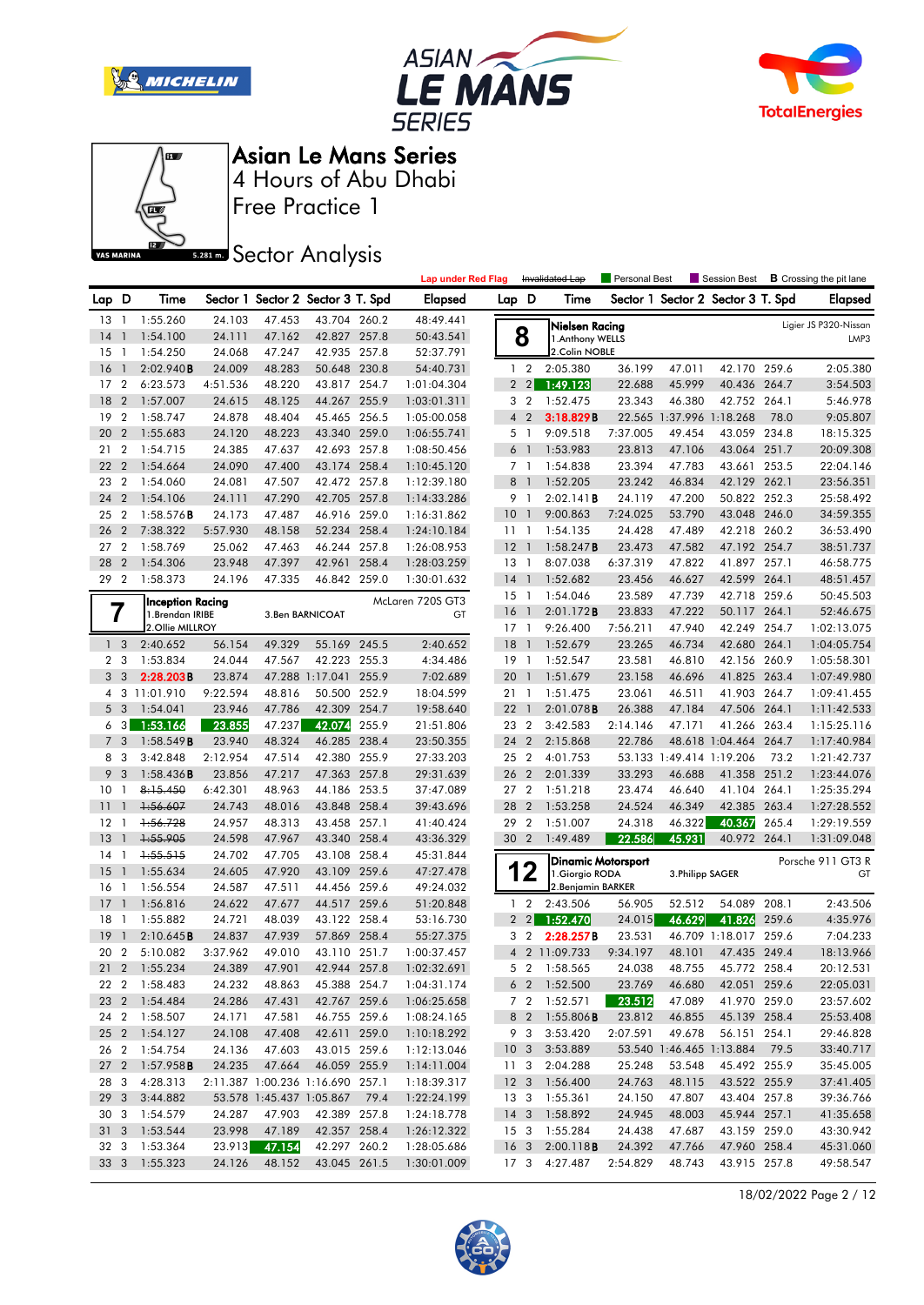







Free Practice 1

**Sector Analysis** 

|                 |                          |                            |                                  |                          |                                       |       | <b>Lap under Red Flag</b> |                 |                                  | Invalidated Lap                               | Personal Best              |                                             | Session Best                      |       | <b>B</b> Crossing the pit lane |
|-----------------|--------------------------|----------------------------|----------------------------------|--------------------------|---------------------------------------|-------|---------------------------|-----------------|----------------------------------|-----------------------------------------------|----------------------------|---------------------------------------------|-----------------------------------|-------|--------------------------------|
| Lap D           |                          | Time                       |                                  |                          | Sector 1 Sector 2 Sector 3 T. Spd     |       | Elapsed                   | Lap D           |                                  | Time                                          |                            |                                             | Sector 1 Sector 2 Sector 3 T. Spd |       | Elapsed                        |
| 18 <sup>3</sup> |                          | 1:55.795                   | 24.385                           | 47.789                   | 43.621 259.0                          |       | 51:54.342                 | 33 2            |                                  | 1:51.568                                      | 23.411                     | 47.214                                      | 40.943 259.6                      |       | 1:25:44.157                    |
| 19              | 3                        | 1:55.647                   | 24.698                           | 47.794                   | 43.155 257.1                          |       | 53:49.989                 | 34 2            |                                  | 1:51.514                                      | 23.359                     | 46.889                                      | 41.266 252.3                      |       | 1:27:35.671                    |
| 20              | 3                        | 2:31.477                   | 24.425                           |                          | 50.096 1:16.956 257.8                 |       | 56:21.466                 | 35 2            |                                  | 1:51.959                                      | 23.053                     | 46.668                                      | 42.238 241.6                      |       | 1:29:27.630                    |
| 21              | 3                        | 3:25.753                   |                                  | 53.478 1:46.190          | 46.085                                | 79.7  | 59:47.219                 | 36 2            |                                  | 1:52.058                                      | 23.749                     | 46.993                                      | 41.316 245.5                      |       | 1:31:19.688                    |
| 22              | $\overline{\mathbf{3}}$  | 1:56.573                   | 24.956                           | 48.021                   | 43.596 257.1                          |       | 1:01:43.792               |                 |                                  | <b>AF Corse</b>                               |                            |                                             |                                   |       | Ferrari 488 GT3                |
| 23              | 3                        | 1:56.950                   | 24.559                           | 48.923                   | 43.468 256.5                          |       | 1:03:40.742               |                 | 17                               | 1. Louis PRETTE                               |                            |                                             | 3. Conrad GRUNEWALD               |       | GT                             |
| 24              | 3                        | 1:57.987                   | 24.506                           | 49.195                   | 44.286 256.5                          |       | 1:05:38.729               |                 |                                  | 2. Vincent ABRIL                              |                            |                                             |                                   |       |                                |
| 25              | $\overline{\mathbf{3}}$  | 1:54.930                   | 24.320                           | 47.646                   | 42.964 255.3                          |       | 1:07:33.659               |                 | 1 <sub>2</sub>                   | 9:40.964B                                     | 6:33.418 1:47.514 1:20.032 |                                             |                                   | 79.9  | 9:40.964                       |
| 26              | $\overline{3}$           | 1:59.841B                  | 25.067                           | 48.240                   | 46.534 257.8                          |       | 1:09:33.500               |                 | 2 <sub>2</sub>                   | 8:54.588                                      | 7:09.630                   | 50.639                                      | 54.319 229.8                      |       | 18:35.552                      |
| 27              | $\mathbf{1}$             | 3:45.911                   | 2:11.178                         | 48.454                   | 46.279 257.1                          |       | 1:13:19.411               |                 | 3 <sub>2</sub>                   | 1:58.071                                      | 24.605                     | 48.966                                      | 44.500 255.9                      |       | 20:33.623                      |
| 28              | $\mathbf{1}$             | 1:54.731                   | 24.365                           | 47.365                   | 43.001                                | 259.6 | 1:15:14.142               |                 | 4 <sup>2</sup>                   | 1:52.954                                      | 23.809                     | 47.162                                      | 41.983 257.1                      |       | 22:26.577                      |
| 29              | -1                       | 2:03.113                   | 24.130                           | 47.598                   | 51.385 257.8                          |       | 1:17:17.255               | 5               | $\overline{2}$                   | 2:00.319                                      | 23.814                     | 49.458                                      | 47.047 258.4                      |       | 24:26.896                      |
| 30              | $\mathbf{1}$             | 4:02.611                   |                                  | 53.519 1:47.902 1:21.190 |                                       | 79.6  | 1:21:19.866               |                 | 6 <sub>2</sub>                   | 1:52.544                                      | 23.540                     | 47.091                                      | 41.913                            | 257.8 | 26:19.440                      |
| 31              | $\mathbf{1}$             | 2:23.133                   | 47.545                           | 48.914                   | 46.674 251.7                          |       | 1:23:42.999               | $\overline{7}$  | $\overline{2}$                   | 1:58.694B                                     | 23.535                     | 47.359                                      | 47.800 258.4                      |       | 28:18.134                      |
| 32              | $\overline{1}$           | 1:55.603                   | 24.508                           | 48.159                   | 42.936 254.7                          |       | 1:25:38.602               | 8               | 3                                | 8:05.410                                      | 6:33.709                   | 48.368                                      | 43.333 257.1                      |       | 36:23.544                      |
| 33              | $\overline{1}$           | 1:54.896                   | 24.388                           | 47.278                   | 43.230 261.5                          |       | 1:27:33.498               | 9               | 3                                | 1:54.572                                      | 24.343                     | 47.427                                      | 42.802 259.0                      |       | 38:18.116                      |
| 34              | $\overline{1}$           | 1:55.782                   | 24.096                           | 47.380                   | 44.306 261.5                          |       | 1:29:29.280               | 10 <sub>3</sub> |                                  | 1:54.506                                      | 24.043                     | 47.970                                      | 42.493 258.4                      |       | 40:12.622                      |
| 35              | $\overline{1}$           | 1:54.965                   | 24.182                           | 47.588                   | 43.195 260.2                          |       | 1:31:24.245               | 11              | 3                                | 1:53.519                                      | 24.033                     | 47.241                                      | 42.245 257.8                      |       | 42:06.141                      |
|                 |                          |                            | <b>Inter Europol Competition</b> |                          |                                       |       | Ligier JS P320-Nissan     | 12 <sup>3</sup> |                                  | 1:54.010                                      | 23.939                     | 47.438                                      | 42.633 258.4                      |       | 44:00.151                      |
| 1               | 3                        | 1. James DAYSON            |                                  |                          | 3.Guilherme MOURA DE OLI              |       | LMP3                      | 13              | $\overline{\mathbf{3}}$          | 1:53.751                                      | 23.959                     | 47.183                                      | 42.609 259.6<br>47.057 259.0      |       | 45:53.902                      |
|                 |                          | 2. Nicolas PINO            |                                  |                          | 47.266 162.4                          |       |                           | 14 <sup>3</sup> |                                  | 1:58.595B                                     | 24.052                     | 47.486<br>47.872                            |                                   |       | 47:52.497                      |
|                 | $1\quad 2$               | 3:22.912                   |                                  | 1:33.828 1:01.818        | 40.456                                | 266.0 | 3:22.912                  | 15              | $\overline{1}$<br>$\overline{1}$ | 4:29.783                                      | 2:59.631<br>24.189         | 47.668                                      | 42.280 255.3<br>42.851 255.3      |       | 52:22.280                      |
| $\mathbf{2}$    | $\overline{2}$           | 1:49.116                   | 22.673                           | 45.987                   |                                       |       | 5:12.028                  | 16              |                                  | 1:54.708                                      |                            |                                             |                                   |       | 54:16.988                      |
|                 | 3 <sub>2</sub>           | 2:37.464B<br>4 1 10:57.372 | 23.010<br>9:19.691               | 49.897                   | 55.617 1:18.837 266.7<br>47.784 254.1 |       | 7:49.492<br>18:46.864     | $17-1$<br>18 1  |                                  | 3:10.908<br>2:48.596                          |                            | 24.041 1:29.421 1:17.446<br>53.308 1:12.427 | 42.861 209.7                      | 80.2  | 57:27.896<br>1:00:16.492       |
| 5               | $\overline{1}$           | 1:56.043                   | 24.267                           | 48.020                   | 43.756 257.8                          |       | 20:42.907                 | 19              | $\overline{1}$                   | 1:54.207                                      | 24.105                     | 47.479                                      | 42.623 256.5                      |       | 1:02:10.699                    |
|                 | 6 <sub>1</sub>           | 1:54.107                   | 23.725                           | 47.558                   | 42.824 258.4                          |       | 22:37.014                 | 20              | $\overline{1}$                   | 1:55.937                                      | 23.911                     | 47.398                                      | 44.628 256.5                      |       | 1:04:06.636                    |
|                 | 7 <sup>1</sup>           | 1:53.994                   | 23.444                           | 47.553                   | 42.997 258.4                          |       | 24:31.008                 | 211             |                                  | 1:56.384                                      | 24.145                     | 48.051                                      | 44.188 254.1                      |       | 1:06:03.020                    |
|                 | 8 <sub>1</sub>           | 1:55.545                   | 24.809                           | 47.723                   | 43.013 259.6                          |       | 26:26.553                 | 22 1            |                                  | 1:55.103                                      | 23.794                     | 47.557                                      | 43.752 256.5                      |       | 1:07:58.123                    |
| 9               | $\overline{\phantom{a}}$ | 1:56.412                   | 23.496                           | 47.803                   | 45.113 259.6                          |       | 28:22.965                 | 23              | $\overline{1}$                   | 1:53.023                                      | 23.809                     | 47.181                                      | 42.033 257.1                      |       | 1:09:51.146                    |
| 10              | -1                       | 2:35.955B                  | 24.172                           |                          | 52.358 1:19.425 260.2                 |       | 30:58.920                 | 24 1            |                                  | $1:56.467$ <b>B</b>                           | 23.930                     | 47.282                                      | 45.255 257.8                      |       | 1:11:47.613                    |
| 11              | $\overline{1}$           | 4:30.589                   | 2:58.857                         | 48.247                   | 43.485 257.8                          |       | 35:29.509                 | 25              | $\overline{1}$                   | 3:57.594                                      | 2:26.923                   | 47.721                                      | 42.950 254.7                      |       | 1:15:45.207                    |
| 12              | $\overline{1}$           | 1:54.370                   | 23.924                           | 47.445                   | 43.001 259.6                          |       | 37:23.879                 | 26 1            |                                  | 2:24.614                                      | 23.880                     |                                             | 47.475 1:13.259 255.3             |       | 1:18:09.821                    |
| 13              | $\overline{1}$           | 1:54.454                   | 23.920                           | 47.442                   | 43.092 261.5                          |       | 39:18.333                 | 27              | $\overline{1}$                   | 3:57.600                                      |                            | 53.968 1:45.514 1:18.118                    |                                   | 79.8  | 1:22:07.421                    |
| $14-1$          |                          | 1:55.214                   | 23.861                           | 47.446                   | 43.907 261.5                          |       | 41:13.547                 | 28 1            |                                  | 2:01.774B                                     | 24.433                     | 47.654                                      | 49.687 255.3                      |       | 1:24:09.195                    |
| 15              | $\overline{1}$           | 1:55.634                   | 24.309                           | 48.081                   | 43.244 247.1                          |       | 43:09.181                 | 29              | $\overline{1}$                   | 3:05.473                                      | 1:34.350                   | 48.637                                      | 42.486 252.3                      |       | 1:27:14.668                    |
| 16              | $\overline{1}$           | 2:01.757B                  | 24.159                           | 47.843                   | 49.755 264.7                          |       | 45:10.938                 | 30 1            |                                  | 1:53.926                                      | 23.938                     | 47.266                                      | 42.722 255.9                      |       | 1:29:08.594                    |
| 17              | 3                        | 3:44.855                   | 2:15.446                         | 47.562                   | 41.847 246.6                          |       | 48:55.793                 | 31 1            |                                  | 1:54.302                                      | 23.793                     | 47.434                                      | 43.075 257.1                      |       | 1:31:02.896                    |
| 18 3            |                          | 1:51.984                   | 23.908                           | 46.966                   | 41.110 262.8                          |       | 50:47.777                 |                 |                                  |                                               | SPS Automotive Performance |                                             |                                   |       | Mercedes AMG GT3               |
|                 |                          | 19 3 1:50.313              | 23.040                           | 46.285                   | 40.988 263.4                          |       | 52:38.090                 |                 | 20                               | 1.Valentin PIERBURG                           |                            |                                             | 3. Mikael GRENIER                 |       | GT AM                          |
|                 |                          | 20 3 1:53.901              |                                  |                          | 23.922 47.619 42.360 231.3            |       | 54:31.991                 |                 |                                  | $2$ .John LOGGIE                              |                            |                                             |                                   |       |                                |
|                 |                          | 21 3 3:21.172              |                                  |                          | 23.818 1:40.264 1:17.090 79.7         |       | 57:53.163                 |                 |                                  | 1 3 9:36.284B 6:21.166 1:51.923 1:23.195 78.5 |                            |                                             |                                   |       | 9:36.284                       |
|                 | 22 3                     | 2:31.092                   | 54.534                           | 55.468                   | 41.090 221.8                          |       | 1:00:24.255               |                 |                                  | 2 3 13:35.528                                 | $\cdots$                   | 50.907                                      | 44.633 236.8                      |       | 23:11.812                      |
|                 |                          | 23 3 1:50.047              | 22.731                           | 46.203                   | 41.113 259.6                          |       | 1:02:14.302               |                 |                                  | 3 3 1:52.944                                  | 23.842                     | 47.163                                      | 41.939 255.3                      |       | 25:04.756                      |
|                 |                          | 24 3 1:51.683              | 22.991                           | 46.928                   | 41.764 230.3                          |       | 1:04:05.985               |                 | $4 \quad 3$                      | 1:52.549                                      | 23.770                     | 46.843                                      | 41.936 257.1                      |       | 26:57.305                      |
|                 |                          | 25 3 1:53.317              | 23.670                           | 47.988                   | 41.659 227.8                          |       | 1:05:59.302               |                 | 5 3                              | 1:57.268 <b>B</b>                             | 23.755                     | 47.443                                      | 46.070 257.8                      |       | 28:54.573                      |
|                 |                          | 26 3 1:51.049              | 23.056                           | 46.745                   | 41.248 251.2                          |       | 1:07:50.351               |                 | 6 <sub>3</sub>                   | 5:33.019                                      | 3:15.633 1:32.657          |                                             | 44.729 78.9                       |       | 34:27.592                      |
|                 |                          | 27 3 1:51.298              | 23.248                           | 46.590                   | 41.460 246.6                          |       | 1:09:41.649               |                 |                                  | 7 3 1:55.475                                  | 24.376                     | 48.006                                      | 43.093 257.8                      |       | 36:23.067                      |
| 28 3            |                          | $1:56.872$ B               | 25.148                           | 46.705                   | 45.019 262.8                          |       | 1:11:38.521               |                 | 8 3                              | 1:53.281                                      | 24.201                     | 46.933                                      | 42.147 257.1                      |       | 38:16.348                      |
|                 | 29 <sub>2</sub>          | 4:03.683                   | 2:30.790                         | 47.552                   | 45.341 255.9                          |       | 1:15:42.204               |                 | 9 3                              | 1:55.395                                      | 23.781                     | 47.488                                      | 44.126 256.5                      |       | 40:11.743                      |
|                 |                          | 30 2 2:16.824              | 23.091                           |                          | 46.691 1:07.042 259.6                 |       | 1:17:59.028               | 10 <sub>3</sub> |                                  | 1:52.748                                      | 23.666                     | 47.090                                      | 41.992 257.8                      |       | 42:04.491                      |
|                 |                          | 31 2 3:56.237              |                                  |                          | 53.732 1:45.466 1:17.039 79.7         |       | 1:21:55.265               |                 |                                  | 11 3 1:57.267 <b>B</b>                        | 24.070                     | 47.343                                      | 45.854 259.6                      |       | 44:01.758                      |
|                 |                          | 32 2 1:57.324              | 28.858                           |                          | 46.987 41.479 256.5                   |       | 1:23:52.589               |                 |                                  | 12 1 3:57.862                                 | 2:24.093                   | 48.708                                      | 45.061 259.6                      |       | 47:59.620                      |

18/02/2022 Page 3 / 12

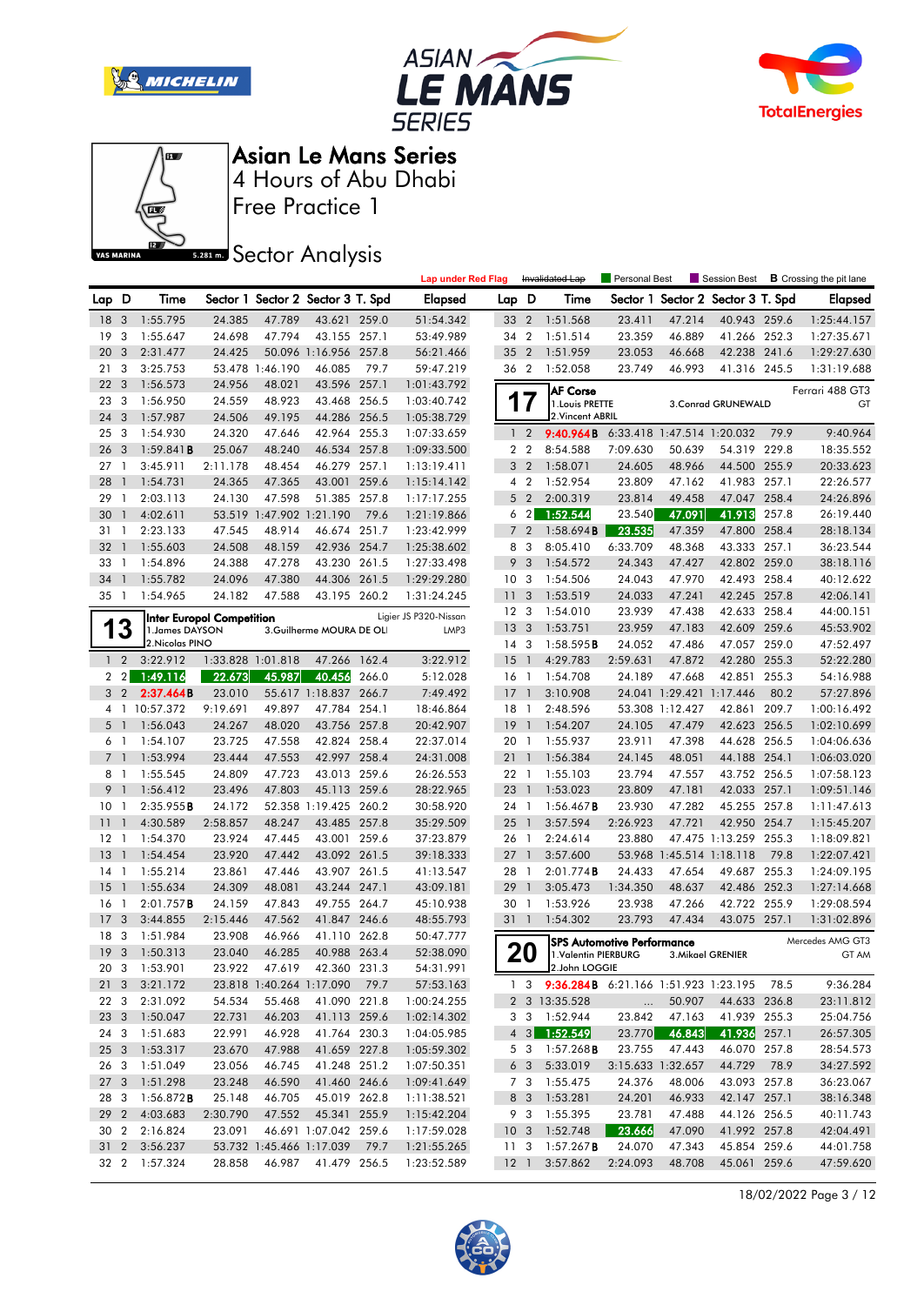







Free Practice 1

**Sector Analysis** 

|       |                 |                    |                   |                            |                                   |       | <b>Lap under Red Flag</b>      |                 |                         | Invalidated Lap             | Personal Best     |                          | Session Best                      |       | <b>B</b> Crossing the pit lane |
|-------|-----------------|--------------------|-------------------|----------------------------|-----------------------------------|-------|--------------------------------|-----------------|-------------------------|-----------------------------|-------------------|--------------------------|-----------------------------------|-------|--------------------------------|
| Lap D |                 | Time               |                   |                            | Sector 1 Sector 2 Sector 3 T. Spd |       | Elapsed                        | Lap D           |                         | Time                        |                   |                          | Sector 1 Sector 2 Sector 3 T. Spd |       | Elapsed                        |
|       | $13-1$          | 1:55.896           | 24.557            | 47.861                     | 43.478 256.5                      |       | 49:55.516                      | 33 3            |                         | 1:51.373                    | 23.288            | 46.530                   | 41.555 262.8                      |       | 1:29:46.273                    |
| 14    | $\mathbf{1}$    | 1:55.273           | 24.362            | 47.563                     | 43.348 257.1                      |       | 51:50.789                      | 34 3            |                         | 1:50.385                    | 22.828            | 46.179                   | 41.378 262.8                      |       | 1:31:36.658                    |
| 15    | $\overline{1}$  | 1:55.621           | 24.208            | 48.087                     | 43.326 257.8                      |       | 53:46.410                      |                 |                         | Rinaldi Racing              |                   |                          |                                   |       | Duqueine M30-D08-Nissan        |
| 16    |                 | 2:31.436B          | 24.404            |                            | 48.200 1:18.832 260.9             |       | 56:17.846                      |                 | 22                      | 1.Leonard WEISS             |                   | 3. Hendrik STILL         |                                   |       | LMP3                           |
| 17    | $\overline{1}$  | 3:34.279           | 1:06.042 1:43.007 |                            | 45.230                            | 79.2  | 59:52.125                      |                 |                         | 2.Torsten KRATZ             |                   |                          |                                   |       |                                |
| 18    | $\mathbf{1}$    | 1:56.262           | 24.472            | 47.664                     | 44.126 256.5                      |       | 1:01:48.387                    | $\mathbf{1}$    | -3                      | 2:26.129                    | 54.806            | 49.096                   | 42.227 208.5                      |       | 2:26.129                       |
| 19    | $\mathbf{1}$    | 1:55.831           | 24.392            | 47.817                     | 43.622 256.5                      |       | 1:03:44.218                    |                 | 2 <sub>3</sub>          | 1:50.171                    | 23.108            | 46.371                   | 40.692 260.9                      |       | 4:16.300                       |
| 20    |                 | 1:55.722           | 24.555            | 47.698                     | 43.469 255.3                      |       | 1:05:39.940                    |                 | 3 <sub>3</sub>          | 1:50.114                    | 22.889            | 46.190                   | 41.035 262.1                      |       | 6:06.414                       |
| 21    | $\overline{1}$  | 1:57.022           | 25.087            | 48.398                     | 43.537 259.0                      |       | 1:07:36.962                    | $\overline{4}$  | $\overline{\mathbf{3}}$ | 3:49.229B                   |                   | 44.167 1:46.275 1:18.787 |                                   | 78.9  | 9:55.643                       |
| 22    | $\mathbf{1}$    | 1:56.178           | 24.511            | 47.401                     | 44.266 257.8                      |       | 1:09:33.140                    |                 | 5 <sub>3</sub>          | 8:01.641                    | 6:28.009          | 48.437                   | 45.195 234.8                      |       | 17:57.284                      |
| 23    | $\mathbf{1}$    | 1:59.214B          | 24.626            | 47.615                     | 46.973 258.4                      |       | 1:11:32.354                    | 6               | $\overline{3}$          | 1:49.604                    | 23.095            | 46.141                   | 40.368                            | 259.6 | 19:46.888                      |
| 24    | $\overline{2}$  | 5:39.153           | 3:49.965          | 49.651                     | 59.537                            | 255.3 | 1:17:11.507                    |                 | 7 <sub>3</sub>          | 1:49.432                    | 22.708            | 46.094                   | 40.630 263.4                      |       | 21:36.320                      |
| 25    | $\overline{2}$  | 4:04.037           |                   | 54.274 1:49.674 1:20.089   |                                   | 79.4  | 1:21:15.544                    | 8               | $\overline{\mathbf{3}}$ | 1:49.357                    | 22.860            | 45.886                   | 40.611                            | 264.7 | 23:25.677                      |
| 26    | $\overline{2}$  | 2:24.014           | 50.567            | 48.961                     | 44.486                            | 256.5 | 1:23:39.558                    | 9               | 3                       | 1:53.920B                   | 23.018            | 46.013                   | 44.889 264.1                      |       | 25:19.597                      |
| 27    | $\overline{2}$  | 1:55.470           | 24.390            | 47.726                     | 43.354                            | 259.0 | 1:25:35.028                    | 10              | $\overline{2}$          | 3:38.270                    | 2:09.585          | 46.947                   | 41.738 264.1                      |       | 28:57.867                      |
| 28    | $\overline{2}$  | 1:56.207           | 24.746            | 47.932                     | 43.529 259.6                      |       | 1:27:31.235                    | 11              | $\overline{2}$          | 3:23.720                    |                   | 24.665 1:41.829 1:17.226 |                                   | 79.2  | 32:21.587                      |
| 29    | $\overline{2}$  | 1:55.557           | 24.221            | 47.582                     | 43.754 259.6                      |       | 1:29:26.792                    | 12 <sub>2</sub> |                         | 2:30.986                    | 54.151            | 55.141                   | 41.694 257.1                      |       | 34:52.573                      |
| 30    | $\overline{2}$  | 2:03.465B          | 24.433            | 48.218                     | 50.814 259.0                      |       | 1:31:30.257                    | 13 2            |                         | 1:52.247                    | 23.084            | 46.306                   | 42.857 264.1                      |       | 36:44.820                      |
|       |                 | Konrad Motorsport  |                   |                            |                                   |       | Ginetta G61-LT-P315-EVO-Nissan | 14              | $\overline{2}$          | 1:50.333                    | 23.106            | 46.114                   | 41.113 264.7                      |       | 38:35.153                      |
|       | 21              | 1.Gabriele RINDONE |                   | 3. Shaun THONG             |                                   |       | LMP3                           | 15 2            |                         | 1:51.134                    | 22.984            | 45.927                   | 42.223 266.0                      |       | 40:26.287                      |
|       |                 | 2.Jordan GROGOR    |                   |                            |                                   |       |                                | 16              | $\overline{2}$          | 1:49.903                    | 22.912            | 46.060                   | 40.931                            | 266.0 | 42:16.190                      |
|       | 1 <sub>2</sub>  | 2:35.748           | 59.088            | 49.135                     | 47.525 219.5                      |       | 2:35.748                       | 17              | $\overline{2}$          | 1:50.086                    | 22.817            | 46.222                   | 41.047 267.3                      |       | 44:06.276                      |
|       | 2 <sub>2</sub>  | 1:50.788           | 23.042            | 46.403                     | 41.343 262.1                      |       | 4:26.536                       | 18              | $\overline{2}$          | 1:50.058                    | 22.807            | 46.083                   | 41.168 270.0                      |       | 45:56.334                      |
|       | 3 <sub>2</sub>  | 1:59.260B          | 23.099            | 46.365                     | 49.796 264.1                      |       | 6:25.796                       | 19 2            |                         | 1:50.589                    | 23.116            | 45.927                   | 41.546 270.0                      |       | 47:46.923                      |
|       |                 | 4 2 12:02.196      |                   | 47.502                     | 49.482 251.7                      |       | 18:27.992                      | 20 2            |                         | 1:50.525                    | 23.166            | 46.216                   | 41.143 266.0                      |       | 49:37.448                      |
| 5     | $\overline{2}$  | 1:49.835           | 22.847            | 46.218                     | 40.770                            | 262.8 | 20:17.827                      | 21 2            |                         | 1:51.424                    | 22.951            | 45.872                   | 42.601                            | 268.0 | 51:28.872                      |
|       | 6 <sub>2</sub>  | 1:57.050           | 23.478            | 50.107                     | 43.465 215.1                      |       | 22:14.877                      | 22 2            |                         | 1:51.018                    | 23.017            | 46.266                   | 41.735 266.7                      |       | 53:19.890                      |
|       | 7 <sub>2</sub>  | 1:50.150           | 22.852            | 46.340                     | 40.958 264.7                      |       | 24:05.027                      | 23 2            |                         | 2:11.402B                   | 25.196            | 46.970                   | 59.236 266.7                      |       | 55:31.292                      |
| 8     | $\overline{2}$  | 2:04.173B          | 23.707            | 50.832                     | 49.634 200.0                      |       | 26:09.200                      | 24 1            |                         | 4:38.607                    | 2:23.404 1:24.166 |                          | 51.037                            | 78.9  | 1:00:09.899                    |
| 9     | $\overline{2}$  | 6:39.018           |                   | 3:35.598 1:46.848 1:16.572 |                                   | 79.8  | 32:48.218                      | 25              | $\overline{1}$          | 1:52.627                    | 23.240            | 46.939                   | 42.448                            | 261.5 | 1:02:02.526                    |
| 10    | $\overline{2}$  | 2:19.138           | 49.117            | 47.562                     | 42.459 252.9                      |       | 35:07.356                      | 26              | $\mathbf{1}$            | 1:54.932                    | 23.153            | 46.706                   | 45.073 264.1                      |       | 1:03:57.458                    |
| 11    | $\overline{2}$  | 1:51.196           | 23.081            | 46.285                     | 41.830 264.7                      |       | 36:58.552                      | 27 1            |                         | 1:52.218                    | 23.174            | 46.171                   | 42.873 265.4                      |       | 1:05:49.676                    |
| 12    | $\overline{2}$  | 1:51.923           | 23.313            | 46.138                     | 42.472 264.1                      |       | 38:50.475                      | 28              | $\overline{1}$          | 1:50.498                    | 23.188            | 46.188                   | 41.122 266.0                      |       | 1:07:40.174                    |
| 13    | $\overline{2}$  | 1:50.386           | 23.019            | 46.127                     | 41.240                            | 264.1 | 40:40.861                      | 29              | $\overline{1}$          | 1:52.223                    | 22.992            | 46.629                   | 42.602 268.7                      |       | 1:09:32.397                    |
| 14    | $\overline{2}$  | 1:58.154B          | 22.982            | 46.278                     | 48.894 266.0                      |       | 42:39.015                      | 30              | $\mathbf{1}$            | 1:51.373                    | 22.927            | 45.912                   | 42.534 265.4                      |       | 1:11:23.770                    |
| 15    | $\mathbf{1}$    | 4:34.039           | 3:02.324          | 47.798                     | 43.917 259.6                      |       | 47:13.054                      | 31 1            |                         | 1:51.932                    | 23.344            | 46.305                   | 42.283 266.7                      |       | 1:13:15.702                    |
| 16    | $\overline{1}$  | 1:54.631           | 24.055            | 47.036                     | 43.540 263.4                      |       | 49:07.685                      | 32 1            |                         | 1:52.726                    | 24.146            | 46.542                   | 42.038 266.0                      |       | 1:15:08.428                    |
| 17    | $\overline{1}$  | 2:10.286           |                   | 24.223 1:01.950            | 44.113 249.4                      |       | 51:17.971                      |                 |                         | United Autosports           |                   |                          |                                   |       | Oreca 07 - Gibson              |
| 18    |                 | 1:54.685           | 24.198            | 47.302                     | 43.185 262.1                      |       | 53:12.656                      |                 | 23                      | 1. Joshua PIERSON           |                   |                          |                                   |       | LMP <sub>2</sub>               |
|       | 19 1            | 2:01.730           | 24.139            | 47.440                     | 50.151 258.4                      |       | 55:14.386                      |                 |                         | 2. Paul DI RESTA            |                   |                          |                                   |       |                                |
|       |                 | 20 1 3:54.007      |                   |                            | 53.492 1:46.263 1:14.252 80.0     |       | 59:08.393                      |                 |                         | 1 1 2:01.079                |                   |                          | 37.705 45.099 38.275 245.5        |       | 2:01.079                       |
|       | 21 1            | 2:01.537           | 24.840            | 48.037                     | 48.660 243.8                      |       | 1:01:09.930                    |                 |                         | 2 1 1:44.703                | 21.110            | 44.904                   | 38.689 244.3                      |       | 3:45.782                       |
|       |                 | 22 1 1:54.257      | 24.152            | 47.222                     | 42.883 258.4                      |       | 1:03:04.187                    |                 |                         | 3 1 1:44.765                | 22.379            | 43.528                   | 38.858 280.5                      |       | 5:30.547                       |
|       |                 | 23 1 1:55.045      | 24.017            | 47.675                     | 43.353 247.1                      |       | 1:04:59.232                    |                 |                         | 4 1 2:45.308B               |                   |                          | 20.997 1:07.382 1:16.929 275.5    |       | 8:15.855                       |
|       |                 | 24 1 1:54.552      | 23.912            | 47.447                     | 43.193 264.1                      |       | 1:06:53.784                    |                 |                         | 5 1 10:07.496               | 8:40.581          | 45.417                   | 41.498 239.5                      |       | 18:23.351                      |
|       | 25 1            | 1:53.851           | 24.196            | 47.139                     | 42.516 264.1                      |       | 1:08:47.635                    |                 |                         | 6 1 1:45.279                | 21.405            | 43.562                   | 40.312 278.4                      |       | 20:08.630                      |
|       | 26 1            | 2:01.650B          | 24.411            | 48.234                     | 49.005 243.2                      |       | 1:10:49.285                    |                 |                         | 7 1 1:46.217                | 21.684            | 43.935                   | 40.598 255.9                      |       | 21:54.847                      |
|       | 27 3            | 4:16.293           | 2:45.243          | 48.409                     | 42.641 251.2                      |       | 1:15:05.578                    |                 |                         | 8 1 1:44.742                | 22.512            | 44.300                   | 37.930 279.1                      |       | 23:39.589                      |
|       | 28 3            | 2:05.542B          | 23.178            | 46.935                     | 55.429 258.4                      |       | 1:17:11.120                    |                 |                         | 9 1 1:43.536                | 20.890            | 43.561                   | 39.085 272.7                      |       | 25:23.125                      |
|       | 29 3            | 5:06.402           |                   |                            | 2:13.941 1:46.854 1:05.607 77.9   |       | 1:22:17.522                    |                 |                         | 10 1 1:44.339               | 21.614            | 43.638                   | 39.087 275.5                      |       | 27:07.464                      |
|       | 30 <sub>3</sub> | 1:52.959           | 23.320            | 47.057                     | 42.582 259.0                      |       | 1:24:10.481                    |                 |                         | $11 \quad 1 \quad 1:44.771$ | 21.475            | 43.867                   | 39.429 278.4                      |       | 28:52.235                      |
|       | 31 3            | 1:53.565           | 23.603            | 46.923                     | 43.039 261.5                      |       | 1:26:04.046                    |                 |                         | 12 1 2:58.625               |                   |                          | 21.115 1:20.664 1:16.846 80.2     |       | 31:50.860                      |
|       |                 | 32 3 1:50.854      | 22.689            | 45.968                     | 42.197 264.1                      |       | 1:27:54.900                    |                 |                         | 13 1 2:46.141               |                   | 53.682 1:13.282          | 39.177 211.4                      |       | 34:37.001                      |

18/02/2022 Page 4 / 12

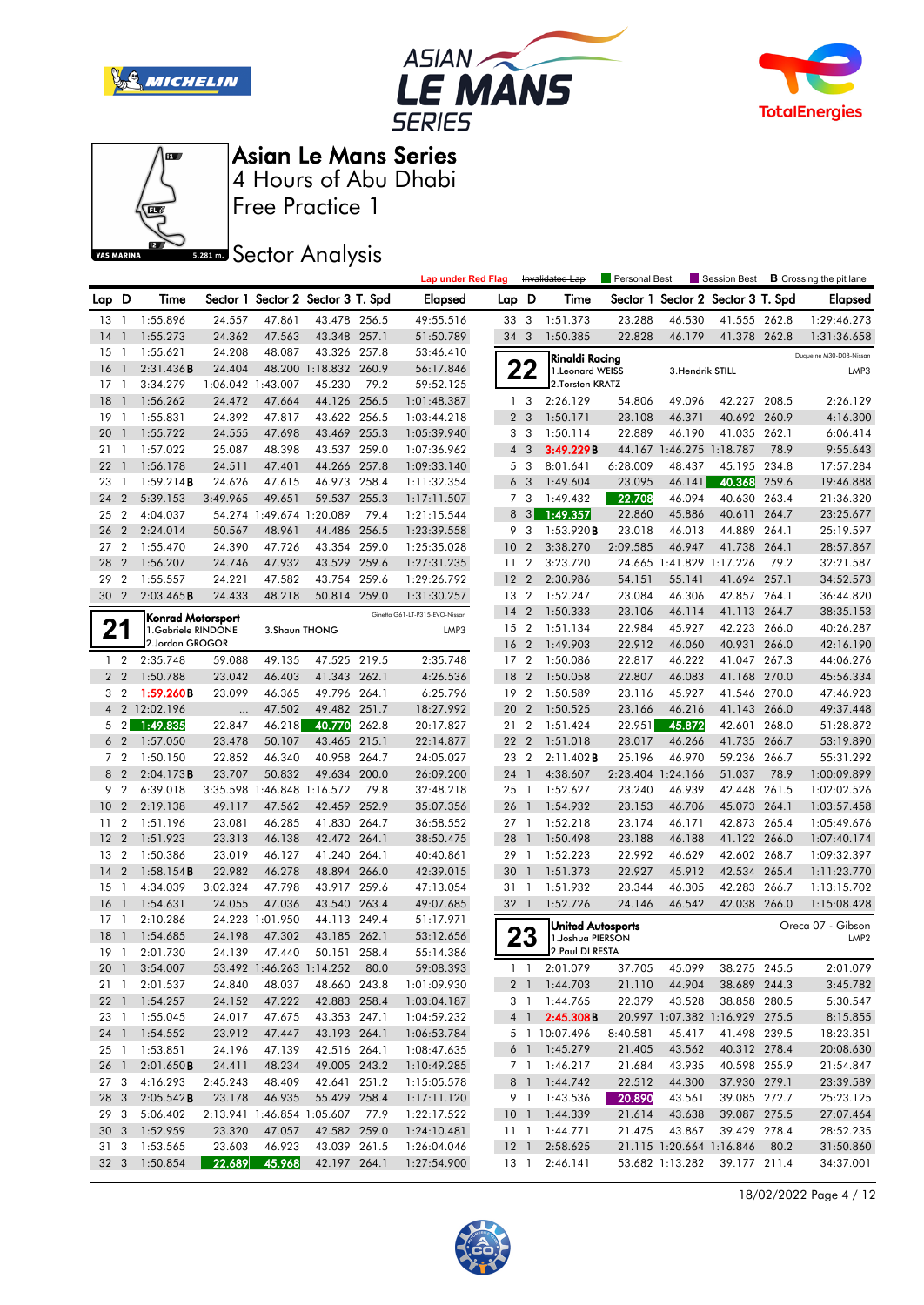







Free Practice 1 4 Hours of Abu Dhabi Asian Le Mans Series

**Sector Analysis** 

|                 |                |                     |          |                            |                                   |       | <b>Lap under Red Flag</b> |                 |                | Invalidated Lap | Personal Best       |                          |                                   |       | Session Best <b>B</b> Crossing the pit lane |
|-----------------|----------------|---------------------|----------|----------------------------|-----------------------------------|-------|---------------------------|-----------------|----------------|-----------------|---------------------|--------------------------|-----------------------------------|-------|---------------------------------------------|
| Lap D           |                | Time                |          |                            | Sector 1 Sector 2 Sector 3 T. Spd |       | <b>Elapsed</b>            | Lap D           |                | Time            |                     |                          | Sector 1 Sector 2 Sector 3 T. Spd |       | <b>Elapsed</b>                              |
| 14 1            |                | 1:46.621            | 21.293   | 44.365                     | 40.963 262.1                      |       | 36:23.622                 |                 | 5 3            | 1:49.347        | 22.781              | 46.048                   | 40.518 261.5                      |       | 19:55.744                                   |
| 15              | $\overline{1}$ | 1:43.079            | 21.344   | 43.562                     | 38.173 276.9                      |       | 38:06.701                 |                 | 6 <sub>3</sub> | 1:49.530        | 22.721              | 46.008                   | 40.801 262.1                      |       | 21:45.274                                   |
| 16              | $\overline{1}$ | 1:43.110            | 21.306   | 43.834                     | 37.970 272.0                      |       | 39:49.811                 |                 | 7 <sub>3</sub> | 1:48.777        | 22.637              | 45.920                   | 40.220                            | 262.8 | 23:34.051                                   |
| 17              | $\overline{1}$ | 1:44.190            | 21.467   | 43.721                     | 39.002 276.2                      |       | 41:34.001                 |                 | 8 3            | 1:48.941        | 22.585              | 45.756                   | 40.600 264.7                      |       | 25:22.992                                   |
| 18              | $\overline{1}$ | 1:43.691            | 21.176   | 44.238                     | 38.277 268.7                      |       | 43:17.692                 |                 | 9 3            | $1:55.758$ B    | 23.683              | 46.609                   | 45.466 260.9                      |       | 27:18.750                                   |
| 19              | $\overline{1}$ | 1:46.090            | 21.248   | 43.600                     | 41.242 283.5                      |       | 45:03.782                 | 10              | $\overline{1}$ | 8:01.416        | 6:29.521            | 47.775                   | 44.120 259.0                      |       | 35:20.166                                   |
| 20              | $\overline{1}$ | 1:43.550            | 21.176   | 43.632                     | 38.742 285.0                      |       | 46:47.332                 | 111             |                | 1:55.645        | 24.245              | 47.441                   | 43.959 262.8                      |       | 37:15.811                                   |
| 21 1            |                | 1:44.072            | 22.261   | 43.451                     | 38.360 284.2                      |       | 48:31.404                 | 12              | $\overline{1}$ | 1:54.862        | 24.033              | 47.524                   | 43.305 263.4                      |       | 39:10.673                                   |
| 22              | $\overline{1}$ | 1:42.095            | 20.896   | 43.412                     | 37.787 283.5                      |       | 50:13.499                 | $13-1$          |                | 1:55.062        | 24.396              | 47.893                   | 42.773 262.1                      |       | 41:05.735                                   |
| 23              | $\overline{1}$ | 1:42.583            | 20.983   | 43.262                     | 38.338 285.0                      |       | 51:56.082                 | $14-1$          |                | 1:53.646        | 23.834              | 47.284                   | 42.528 263.4                      |       | 42:59.381                                   |
| 24              | $\overline{1}$ | 1:42.754            | 21.495   | 43.509                     | 37.750 282.7                      |       | 53:38.836                 | $15-1$          |                | 1:53.493        | 24.311              | 47.130                   | 42.052 263.4                      |       | 44:52.874                                   |
| 25              | $\overline{1}$ | 2:01.891            | 21.108   | 43.295                     | 57.488 285.0                      |       | 55:40.727                 | 16              | $\overline{1}$ | 1:53.339        | 23.688              | 47.140                   | 42.511 264.1                      |       | 46:46.213                                   |
| 26              | $\mathbf{1}$   | 3:44.237B           |          | 53.570 1:45.015 1:05.652   |                                   | 80.1  | 59:24.964                 | $17-1$          |                | 1:55.203        | 24.069              | 47.764                   | 43.370 257.1                      |       | 48:41.416                                   |
| 27              | $\overline{1}$ | 7:07.841            | 5:42.243 | 45.125                     | 40.473 276.2                      |       | 1:06:32.805               | 18              | $\overline{1}$ | 1:55.421        | 23.830              | 47.480                   | 44.111                            | 263.4 | 50:36.837                                   |
| 28              | $\mathbf{1}$   | 1:45.542            | 21.291   | 43.679                     | 40.572 274.8                      |       | 1:08:18.347               | 19 1            |                | 1:53.684        | 23.860              | 47.014                   | 42.810 264.1                      |       | 52:30.521                                   |
| 29              | $\overline{1}$ | 1:43.289            | 21.288   | 43.789                     | 38.212 275.5                      |       | 1:10:01.636               | 20              | $\overline{1}$ | 1:55.204        | 23.695              | 46.864                   | 44.645 264.7                      |       | 54:25.725                                   |
| 30              | $\overline{1}$ | 1:42.945            | 21.154   | 43.686                     | 38.105 275.5                      |       | 1:11:44.581               | 21 1            |                | 3:21.920B       |                     | 24.909 1:35.965 1:21.046 |                                   | 79.8  | 57:47.645                                   |
| 31              | $\overline{1}$ | 1:44.001            | 21.938   | 43.780                     | 38.283 271.4                      |       | 1:13:28.582               | 22              | $\overline{2}$ | 3:48.785        | 2:19.435            | 47.582                   | 41.768 258.4                      |       | 1:01:36.430                                 |
| 32              | $\overline{1}$ | 1:48.189B           | 21.373   | 43.723                     | 43.093 274.1                      |       | 1:15:16.771               | 23 2            |                | 1:51.507        | 23.325              | 46.984                   | 41.198 260.9                      |       | 1:03:27.937                                 |
| 33 2            |                | 4:35.056            |          | 1:39.343 1:38.898 1:16.815 |                                   | 80.2  | 1:19:51.827               | 24              | $\overline{2}$ | 1:52.178        | 22.848              | 48.096                   | 41.234 262.1                      |       | 1:05:20.115                                 |
| 34              | $\overline{2}$ | 3:00.204            |          | 53.947 1:27.243            | 39.014                            | 79.9  | 1:22:52.031               | 25 2            |                | 1:49.923        | 22.933              | 46.170                   | 40.820 262.8                      |       | 1:07:10.038                                 |
| 35              | $\overline{2}$ | 1:44.272            | 21.073   | 43.985                     | 39.214                            | 271.4 | 1:24:36.303               | 26 2            |                | 1:51.964        | 23.010              | 46.511                   | 42.443 265.4                      |       | 1:09:02.002                                 |
| 36              | 2              | 1:42.052            | 20.915   | 43.408                     | 37.729                            | 282.0 | 1:26:18.355               | 27 2            |                | 1:51.205        | 22.913              | 46.938                   | 41.354 260.9                      |       | 1:10:53.207                                 |
| 37 2            |                | 1:43.047            | 20.963   | 43.694                     | 38.390 274.8                      |       | 1:28:01.402               | 28              | $\overline{2}$ | 2:02.484        | 23.036              | 56.247                   | 43.201 264.7                      |       | 1:12:55.691                                 |
| 38              | $\overline{2}$ | 1:44.998            | 22.109   | 44.289                     | 38.600                            | 271.4 | 1:29:46.400               | 29 2            |                | 1:53.672B       | 22.851              | 46.258                   | 44.563 265.4                      |       | 1:14:49.363                                 |
| 39 2            |                | 1:46.110B           | 20.947   | 43.675                     | 41.488 270.0                      |       | 1:31:32.510               | 30              | $\overline{2}$ | 8:17.436        |                     | 6:12.047 1:23.132        | 42.257                            | 79.4  | 1:23:06.799                                 |
|                 |                | G-Drive Racing      |          |                            |                                   |       | Ligier JS P320-Nissan     | 31 2            |                | 1:50.736        | 23.145              | 46.650                   | 40.941                            | 261.5 | 1:24:57.535                                 |
|                 | 26             | 1. Fabrice ROSSELLO |          |                            | 3. Viacheslav GUTAK               |       | LMP3                      | 32              | $\overline{2}$ | 1:51.859        | 22.946              | 46.636                   | 42.277 263.4                      |       | 1:26:49.394                                 |
|                 |                | 2. Xavier LLOVERAS  |          |                            |                                   |       |                           | 33 2            |                | 1:50.393        | 22.977              | 46.784                   | 40.632 263.4                      |       | 1:28:39.787                                 |
|                 | $1\quad2$      | 2:23.266            | 51.603   | 50.588                     | 41.075 248.8                      |       | 2:23.266                  | 34 2            |                | 1:50.450        | 22.955              | 46.333                   | 41.162 263.4                      |       | 1:30:30.237                                 |
|                 | 2 <sub>2</sub> | 1:48.704            | 22.652   | 45.896                     | 40.156 260.2                      |       | 4:11.970                  |                 |                |                 | Herberth Motorsport |                          |                                   |       | Porsche 911 GT3 R                           |
|                 | 3 <sub>2</sub> | 1:54.068            | 22.782   | 46.773                     | 44.513 257.8                      |       | 6:06.038                  |                 | 33             | 1. Antares AU   |                     |                          | 3.Klaus BACHLER                   |       | GT                                          |
|                 | 4 <sup>2</sup> | 3:48.260B           |          | 42.466 1:45.569 1:20.225   |                                   | 79.8  | 9:54.298                  |                 |                | 2. Yifei YE     |                     |                          |                                   |       |                                             |
|                 | 5 <sub>2</sub> | 8:06.056            | 6:32.977 | 49.289                     | 43.790 257.8                      |       | 18:00.354                 |                 | 1 <sub>3</sub> | 3:52.086        | 2:13.826            | 50.491                   | 47.769                            | 222.7 | 3:52.086                                    |
|                 | $6\quad2$      | 1:48.099            | 22.683   | 45.902                     | 39.514                            | 260.2 | 19:48.453                 |                 | 2 <sub>3</sub> | 2:10.489        | 23.750              | 49.590                   | 57.149 256.5                      |       | 6:02.575                                    |
|                 | 7 <sup>2</sup> | 2:01.310B           | 22.471   | 45.580                     | 53.259 262.1                      |       | 21:49.763                 |                 | 3 <sub>3</sub> | 3:47.265B       |                     | 42.284 1:47.178 1:17.803 |                                   | 79.5  | 9:49.840                                    |
| 8 1             |                | 4:17.869            | 2:37.971 | 54.328                     | 45.570 189.1                      |       | 26:07.632                 |                 | $4 \quad 3$    | 7:36.463        | 5:56.666            | 54.415                   | 45.382 172.2                      |       | 17:26.303                                   |
| 9               | $\overline{1}$ | 2:32.287B           | 23.429   |                            | 46.861 1:21.997 261.5             |       | 28:39.919                 |                 | 5 <sub>3</sub> | 1:52.153        | 23.884              | 46.798                   | 41.471                            | 257.1 | 19:18.456                                   |
|                 |                | 10 3 47:14.734      |          | 48.564                     | 42.985 254.1                      |       | 1:15:54.653               |                 | 6 <sub>3</sub> | 1:51.741        | 23.614              | 46.569                   | 41.558 257.8                      |       | 21:10.197                                   |
|                 |                | 11 3 2:30.876       | 23.683   |                            | 50.343 1:16.850 257.1             |       | 1:18:25.529               |                 | 7 3            | 2:01.216B       | 25.754              | 48.425                   | 47.037 248.8                      |       | 23:11.413                                   |
|                 |                | 12 3 3:48.451       |          |                            | 53.663 1:45.810 1:08.978 79.8     |       | 1:22:13.980               |                 |                | 8 1 3:44.594    | 2:11.012            | 48.126                   | 45.456 257.1                      |       | 26:56.007                                   |
| 13 <sup>3</sup> |                | 1:54.359            | 24.455   | 47.206                     | 42.698 259.6                      |       | 1:24:08.339               |                 |                | 9 1 1:57.138    | 24.655              | 48.361                   | 44.122 259.0                      |       | 28:53.145                                   |
| 14 3            |                | 1:52.627            | 23.473   | 47.074                     | 42.080 259.6                      |       | 1:26:00.966               | 10 <sub>1</sub> |                | 3:25.124        |                     | 24.671 1:42.818 1:17.635 |                                   | 79.5  | 32:18.269                                   |
| 15 <sub>3</sub> |                | 1:53.467            | 23.460   | 47.027                     | 42.980 262.1                      |       | 1:27:54.433               | 11 1            |                | 2:40.364        |                     | 54.151 1:01.773          | 44.440 199.6                      |       | 34:58.633                                   |
| 16 <sub>3</sub> |                | 1:54.538            | 25.250   | 46.913                     | 42.375 260.9                      |       | 1:29:48.971               |                 |                | 12 1 1:58.335   | 25.023              | 48.880                   | 44.432 257.1                      |       | 36:56.968                                   |
| 17 <sub>3</sub> |                | 1:51.407            | 23.138   | 46.585                     | 41.684 261.5                      |       | 1:31:40.378               |                 | 13 1           | 1:57.778        | 24.850              | 48.459                   | 44.469 258.4                      |       | 38:54.746                                   |
|                 |                | <b>CD Sport</b>     |          |                            |                                   |       | Ligier JS P320-Nissan     |                 |                | 14 1 1:56.754   | 24.634              | 48.214                   | 43.906 257.1                      |       | 40:51.500                                   |
|                 | 27             | 1. Christophe CRESP |          |                            | 3.Steven PALETTE                  |       | LMP3                      |                 |                | 15 1 1:56.298   | 24.509              | 47.834                   | 43.955 257.8                      |       | 42:47.798                                   |
|                 |                | 2. Antoine DOQUIN   |          |                            |                                   |       |                           |                 |                | 16 1 1:56.298   | 24.782              | 47.821                   | 43.695 259.0                      |       | 44:44.096                                   |
|                 | 1 <sub>3</sub> | 3:24.929            | 1:45.624 | 50.819                     | 48.486 229.3                      |       | 3:24.929                  |                 | 17 1           | 1:56.020        | 24.604              | 47.602                   | 43.814 258.4                      |       | 46:40.116                                   |
|                 | 2 <sub>3</sub> | 1:50.854            | 23.133   | 46.364                     | 41.357 260.9                      |       | 5:15.783                  | $18-1$          |                | 2:00.013B       | 24.915              | 47.668                   | 47.430 258.4                      |       | 48:40.129                                   |
|                 | 3 3            | 2:42.993B           |          |                            | 22.859 1:01.782 1:18.352 261.5    |       | 7:58.776                  | 19 <sup>2</sup> |                | 3:45.976        | 2:12.808            | 48.272                   | 44.896 259.0                      |       | 52:26.105                                   |
|                 |                | 4 3 10:07.621       | 8:37.530 | 47.747                     | 42.344 254.1                      |       | 18:06.397                 |                 |                | 20 2 2:13.150B  | 24.266              |                          | 47.556 1:01.328 260.2             |       | 54:39.255                                   |

18/02/2022 Page 5 / 12

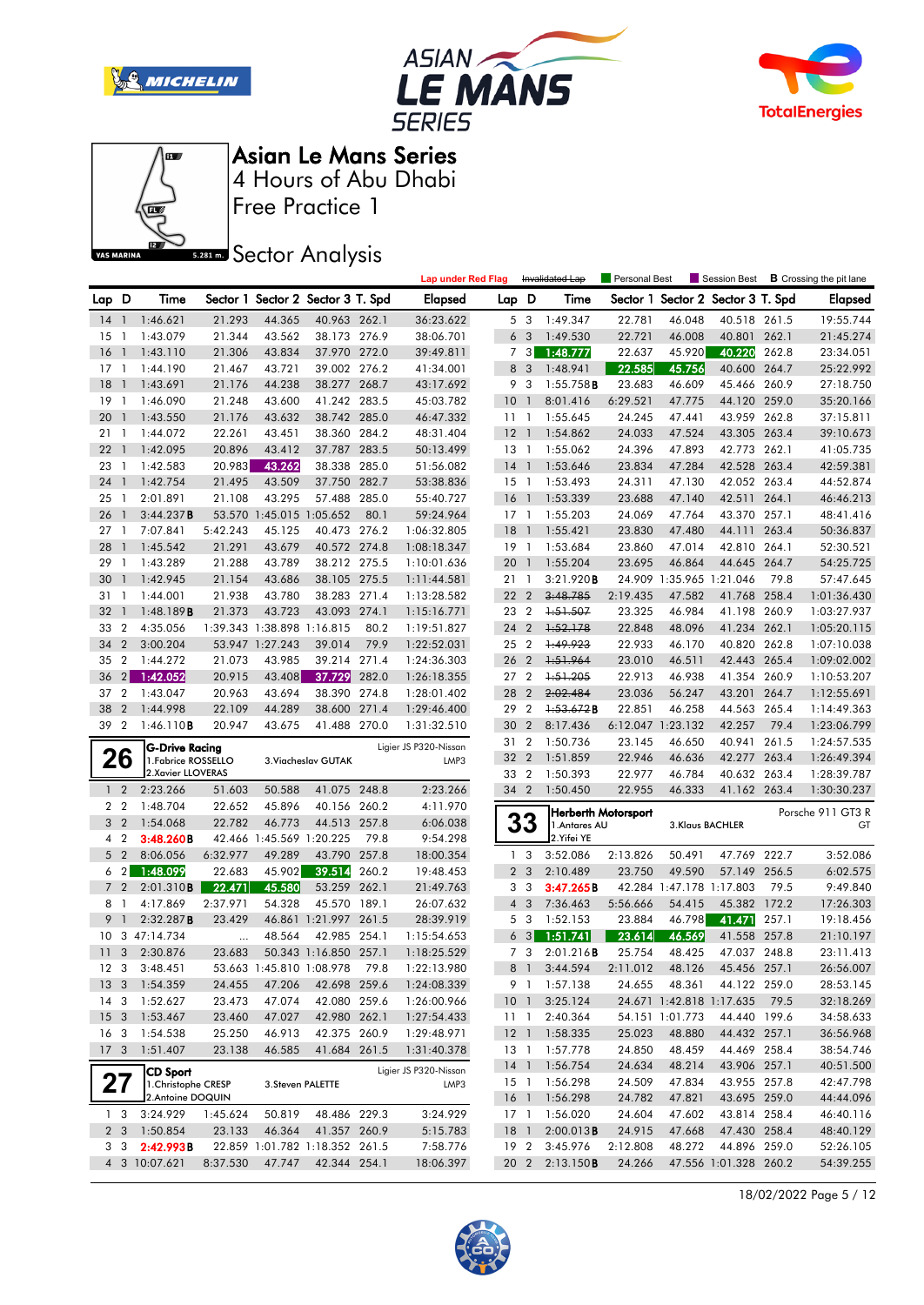







Free Practice 1

# **Sector Analysis**

|                 |                |                      |                                                                         |                          |                                   |       | <b>Lap under Red Flag</b> |                 |                          | Invalidated Lap                       | Personal Best |                   | Session Best                      |       | <b>B</b> Crossing the pit lane |
|-----------------|----------------|----------------------|-------------------------------------------------------------------------|--------------------------|-----------------------------------|-------|---------------------------|-----------------|--------------------------|---------------------------------------|---------------|-------------------|-----------------------------------|-------|--------------------------------|
| Lap D           |                | Time                 |                                                                         |                          | Sector 1 Sector 2 Sector 3 T. Spd |       | <b>Elapsed</b>            | Lap D           |                          | Time                                  |               |                   | Sector 1 Sector 2 Sector 3 T. Spd |       | <b>Elapsed</b>                 |
|                 |                |                      | <b>Walkenhorst Motorsport</b>                                           |                          |                                   |       |                           | 13              | $\overline{1}$           | 2:02.348                              | 26.530        | 49.347            | 46.471                            | 249.4 | 42:58.915                      |
|                 | 34             | 1. Chandler HULL     |                                                                         |                          | 3. Nicky CATSBURG                 |       | BMW M4 GT3<br>GT          | 14              | -1                       | 2:04.591                              | 26.821        | 49.859            | 47.911                            | 231.8 | 45:03.506                      |
|                 |                | 2. Jonathan MILLER   |                                                                         |                          |                                   |       |                           | 15              | $\overline{1}$           | 2:02.553                              | 26.092        | 49.796            | 46.665 234.3                      |       | 47:06.059                      |
| $\mathbf{1}$    | -3             | 3:17.462             | 1:42.130                                                                | 48.941                   | 46.391 198.9                      |       | 3:17.462                  | 16              | $\overline{1}$           | 2:01.590                              | 25.516        | 48.445            | 47.629 256.5                      |       | 49:07.649                      |
|                 | 2 <sub>3</sub> | 1:58.938             | 23.945                                                                  | 47.158                   | 47.835                            | 263.4 | 5:16.400                  | 17              | $\overline{\phantom{a}}$ | 2:02.027                              | 25.962        | 48.887            | 47.178 250.0                      |       | 51:09.676                      |
| 3               | 3              | 2:48.863B            |                                                                         |                          | 23.718 1:08.564 1:16.581 262.8    |       | 8:05.263                  | 18              | - 1                      | 2:02.918                              | 25.433        | 48.638            | 48.847 251.7                      |       | 53:12.594                      |
|                 |                | 4 3 10:32.794        | 8:52.261                                                                | 48.535                   | 51.998 255.3                      |       | 18:38.057                 | 19              | $\overline{1}$           | 2:28.779B                             | 30.341        |                   | 53.302 1:05.136 226.9             |       | 55:41.373                      |
| 5               | 3              | 1:52.827             | 23.876                                                                  | 46.833                   | 42.118                            | 264.1 | 20:30.884                 | 20              | - 3                      | 4:54.514                              |               | 2:52.093 1:05.952 | 56.469 205.7                      |       | 1:00:35.887                    |
| 6               | 3              | 1:52.809             | 23.956                                                                  | 46.696                   | 42.157 264.1                      |       | 22:23.693                 | 21              | $\mathbf{3}$             | 2:00.603                              | 25.302        | 49.814            | 45.487                            | 218.6 | 1:02:36.490                    |
|                 | 7 <sub>3</sub> | 1:55.750             | 23.908                                                                  | 47.310                   | 44.532 263.4                      |       | 24:19.443                 | 22 <sub>3</sub> |                          | 1:58.414                              | 24.864        | 48.535            | 45.015 260.2                      |       | 1:04:34.904                    |
| 8               | 3              | 1:52.786             | 23.732                                                                  | 46.852                   | 42.202 262.1                      |       | 26:12.229                 | 23              | 3                        | 1:57.851                              | 24.825        | 48.209            | 44.817 260.9                      |       | 1:06:32.755                    |
|                 | 9 3            | 1:52.792             | 23.771                                                                  | 46.755                   | 42.266 264.1                      |       | 28:05.021                 | 24 3            |                          | 1:57.266                              | 24.977        | 47.965            | 44.324 262.8                      |       | 1:08:30.021                    |
| 10              | 3              | $2:27.606$ B         | 23.667                                                                  |                          | 49.390 1:14.549                   | 263.4 | 30:32.627                 | 25              | 3                        | 1:56.129                              | 24.462        | 47.911            | 43.756                            | 260.2 | 1:10:26.150                    |
| 11              | 2              | 6:41.968             | 5:06.570                                                                | 51.010                   | 44.388 204.5                      |       | 37:14.595                 | 26              | $\overline{\mathbf{3}}$  | 2:10.720B                             | 28.532        | 49.275            | 52.913 237.9                      |       | 1:12:36.870                    |
| 12              | $\overline{2}$ | 1:54.905             | 24.536                                                                  | 47.232                   | 43.137 263.4                      |       | 39:09.500                 | 27              | $\overline{1}$           | 4:36.828                              | 2:44.569      | 52.321            | 59.938 241.1                      |       | 1:17:13.698                    |
| 13              | $\overline{2}$ | 1:57.531             | 25.704                                                                  | 48.374                   | 43.453 254.1                      |       | 41:07.031                 | 28              | $\overline{1}$           | 4:05.525                              |               |                   | 53.930 1:50.419 1:21.176          | 76.2  | 1:21:19.223                    |
| 14              | $\overline{2}$ | 1:55.449             | 24.496                                                                  | 47.472                   | 43.481                            | 262.1 | 43:02.480                 | 29              | $\overline{1}$           | 2:33.497                              | 49.817        | 51.817            | 51.863 222.2                      |       | 1:23:52.720                    |
| 15              | $\overline{2}$ | 1:54.578             | 24.267                                                                  | 47.408                   | 42.903 264.1                      |       | 44:57.058                 | 30              | $\mathbf{1}$             | 2:01.215                              | 26.281        | 48.602            | 46.332 257.1                      |       | 1:25:53.935                    |
| 16              | $\overline{2}$ | 1:56.039             | 24.186                                                                  | 47.799                   | 44.054                            | 264.1 | 46:53.097                 | 31 1            |                          | 2:03.667                              | 26.421        | 48.818            | 48.428 255.9                      |       | 1:27:57.602                    |
| 17              | $\overline{2}$ | 1:57.441             | 24.546                                                                  | 47.478                   | 45.417 262.8                      |       | 48:50.538                 | 32 1            |                          | 2:00.421                              | 25.501        | 48.888            | 46.032 252.9                      |       | 1:29:58.023                    |
| 18              | $\overline{2}$ | $1:59.902$ <b>B</b>  | 24.253                                                                  | 48.476                   | 47.173 242.7                      |       | 50:50.440                 | 33 1            |                          | 2:01.187                              | 25.356        | 48.366            | 47.465 252.9                      |       | 1:31:59.210                    |
| 19              | -1             | 3:45.609             | 2:10.699                                                                | 48.704                   | 46.206 257.1                      |       | 54:36.049                 |                 |                          |                                       |               |                   |                                   |       |                                |
| 20              | $\mathbf{1}$   | 3:24.081             |                                                                         | 24.983 1:41.534 1:17.564 |                                   | 80.2  | 58:00.130                 |                 | <b>39</b>                | <b>Graff Racing</b><br>1. David DROUX |               |                   | 3. Sébastien PAGE                 |       | Oreca 07-Gibson<br>LMP2 AM     |
| 21              | $\mathbf{1}$   | 2:34.332             | 54.710                                                                  | 54.647                   | 44.975 214.7                      |       | 1:00:34.462               |                 |                          | 2. Eric TROUILLET                     |               |                   |                                   |       |                                |
| 22              | $\mathbf{1}$   | 1:57.309             | 24.839                                                                  | 48.256                   | 44.214 256.5                      |       | 1:02:31.771               |                 | $1\quad$                 | 2:10.250                              | 44.737        | 47.174            | 38.339 234.3                      |       | 2:10.250                       |
| 23              | $\mathbf{1}$   | 1:56.789             | 24.415                                                                  | 48.409                   | 43.965 241.1                      |       | 1:04:28.560               | 2               |                          | 1:44.384                              | 21.294        | 43.657            | 39.433 278.4                      |       | 3:54.634                       |
| 24              | $\mathbf{1}$   | 1:56.161             | 24.350                                                                  | 47.722                   | 44.089                            | 261.5 | 1:06:24.721               |                 | 3 <sup>1</sup>           | 1:46.336                              | 22.730        | 43.954            | 39.652 279.1                      |       | 5:40.970                       |
| 25              | $\mathbf{1}$   | 1:55.729             | 24.299                                                                  | 47.655                   | 43.775 260.2                      |       | 1:08:20.450               |                 | 4 <sup>1</sup>           | 3:01.564B                             |               |                   | 21.660 1:24.421 1:15.483          | 81.3  | 8:42.534                       |
| 26              | $\mathbf{1}$   | 1:55.770             | 24.464                                                                  | 47.798                   | 43.508 257.8                      |       | 1:10:16.220               | 5               | $\overline{\phantom{a}}$ | 9:02.453                              | 7:38.418      | 44.352            | 39.683 268.7                      |       | 17:44.987                      |
| 27              | $\overline{1}$ | 1:56.244             | 24.526                                                                  | 47.911                   | 43.807 259.6                      |       | 1:12:12.464               | 6               | $\overline{1}$           | 1:44.284                              | 22.349        | 43.406            | 38.529 279.1                      |       | 19:29.271                      |
| 28              | $\mathbf{1}$   | 1:55.413             | 24.369                                                                  | 47.693                   | 43.351                            | 262.8 | 1:14:07.877               |                 | 7 1                      | 1:42.389                              | 20.993        | 43.436            | 37.960                            | 279.1 | 21:11.660                      |
| 29              | $\mathbf{1}$   | 1:56.030             | 24.447                                                                  | 47.762                   | 43.821 261.5                      |       | 1:16:03.907               | 8               | $\overline{1}$           | 1:45.416                              | 22.111        | 44.187            | 39.118 279.8                      |       | 22:57.076                      |
| 30              | $\mathbf{1}$   | $2:53.007$ B         |                                                                         |                          | 24.488 1:09.384 1:19.135 260.2    |       | 1:18:56.914               | 9               | -1                       | 1:47.750B                             | 20.967        | 43.779            | 43.004                            | 279.8 | 24:44.826                      |
| 31              | 3              | 4:21.260             |                                                                         | 2:24.933 1:11.735        | 44.592 214.7                      |       | 1:23:18.174               | 10              | $\overline{2}$           | 6:03.846                              | 4:01.544      |                   | 46.310 1:15.992 266.7             |       | 30:48.672                      |
| 32              | 3              | 1:54.164             | 24.184                                                                  | 47.274                   | 42.706 264.7                      |       | 1:25:12.338               | 11              | $\overline{2}$           | 3:25.027                              |               | 53.129 1:46.698   | 45.200                            | 78.7  | 34:13.699                      |
| 33              | 3              | 1:53.727             | 23.904                                                                  | 47.206                   | 42.617 265.4                      |       | 1:27:06.065               | 12              | $\overline{2}$           | 1:46.705                              | 21.756        | 44.877            | 40.072 274.8                      |       | 36:00.404                      |
| 34              | 3              | 1:59.007             | 24.057                                                                  | 47.180                   | 47.770 262.8                      |       | 1:29:05.072               | 13 2            |                          | 1:48.103                              | 22.462        | 44.843            | 40.798 271.4                      |       | 37:48.507                      |
| 35 3            |                | 1:53.409             | 23.944                                                                  | 46.890                   | 42.575 264.7                      |       | 1:30:58.481               | 14              | $\overline{2}$           | 1:48.445                              | 23.123        | 44.592            | 40.730 274.1                      |       | 39:36.952                      |
|                 |                |                      |                                                                         |                          |                                   |       |                           | 15              | $\overline{2}$           | 1:46.123                              | 21.659        | 44.297            | 40.167 279.8                      |       | 41:23.075                      |
|                 | 35             |                      | <b>Walkenhorst Motorsport</b><br>1. Friedrich VON BOHLEN 3. Jorg BREUER |                          |                                   |       | BMW M4 GT3<br>GT AM       | 16 <sub>2</sub> |                          | 1:46.328                              | 21.485        | 44.407            | 40.436 279.8                      |       | 43:09.403                      |
|                 |                | 2. Henry WALKENHORST |                                                                         |                          |                                   |       |                           |                 |                          | 17 2 1:49.956                         | 23.251        | 44.262            | 42.443 281.2                      |       | 44:59.359                      |
|                 |                | 1 3 2:45.789         | 1:02.247                                                                | 51.570                   | 51.972 215.1                      |       | 2:45.789                  |                 |                          | 18 2 1:51.866 <b>B</b>                | 22.008        | 44.614            | 45.244 279.8                      |       | 46:51.225                      |
|                 |                | 2 3 1:59.092         | 25.154                                                                  | 48.459                   | 45.479 256.5                      |       | 4:44.881                  | 19 3            |                          | 3:38.992                              | 2:12.225      | 46.080            | 40.687 274.8                      |       | 50:30.217                      |
|                 |                | 3 3 2:30.025B        | 24.823                                                                  |                          | 48.683 1:16.519 249.4             |       | 7:14.906                  |                 |                          | 20 3 1:48.557                         | 22.648        | 45.009            | 40.900 279.1                      |       | 52:18.774                      |
|                 |                | 4 3 11:27.404        | 9:43.122                                                                | 50.933                   | 53.349 227.4                      |       | 18:42.310                 | 21 3            |                          | 1:47.383                              | 22.107        | 44.631            | 40.645 279.1                      |       | 54:06.157                      |
|                 | 5 <sub>3</sub> | 1:58.083             | 24.712                                                                  | 48.814                   | 44.557 249.4                      |       | 20:40.393                 |                 | 22 3                     | 2:43.274                              |               |                   | 22.333 1:02.460 1:18.481 279.1    |       | 56:49.431                      |
|                 | 6 3            | 2:10.711             | 25.419                                                                  | 53.848                   | 51.444 237.9                      |       | 22:51.104                 | 23 3            |                          | 3:07.900                              |               | 53.954 1:31.582   | 42.364                            | 78.5  | 59:57.331                      |
|                 | 7 <sup>3</sup> | 1:59.862             | 25.037                                                                  | 48.686                   | 46.139 249.4                      |       | 24:50.966                 | 24 3            |                          | 1:48.961                              | 23.078        | 44.662            | 41.221 279.1                      |       | 1:01:46.292                    |
|                 | 83             | 2:07.444B            | 27.853                                                                  | 49.854                   | 49.737 240.5                      |       | 26:58.410                 | 25 3            |                          | 1:47.635                              | 22.091        | 45.238            | 40.306 274.1                      |       | 1:03:33.927                    |
|                 | 9 1            | 7:28.101             |                                                                         | 4:45.851 1:48.275        | 53.975                            | 80.1  | 34:26.511                 | 26 3            |                          | 1:50.155B                             | 21.761        | 44.365            | 44.029 279.8                      |       | 1:05:24.082                    |
| 10 <sub>1</sub> |                | 2:20.899             | 27.560                                                                  |                          | 49.710 1:03.629 231.8             |       | 36:47.410                 |                 |                          | 27 2 3:59.236                         | 2:32.255      | 45.831            | 41.150 270.0                      |       | 1:09:23.318                    |
| $11 \quad 1$    |                | 2:05.722             | 26.239                                                                  | 49.910                   | 49.573 228.8                      |       | 38:53.132                 |                 |                          | 28 2 1:48.559                         | 21.777        | 44.708            | 42.074 278.4                      |       | 1:11:11.877                    |
| $12-1$          |                | 2:03.435             | 26.040                                                                  | 49.535                   | 47.860 228.8                      |       | 40:56.567                 |                 |                          | 29 2 1:45.594                         | 21.391        | 44.235            | 39.968 279.1                      |       | 1:12:57.471                    |

18/02/2022 Page 6 / 12

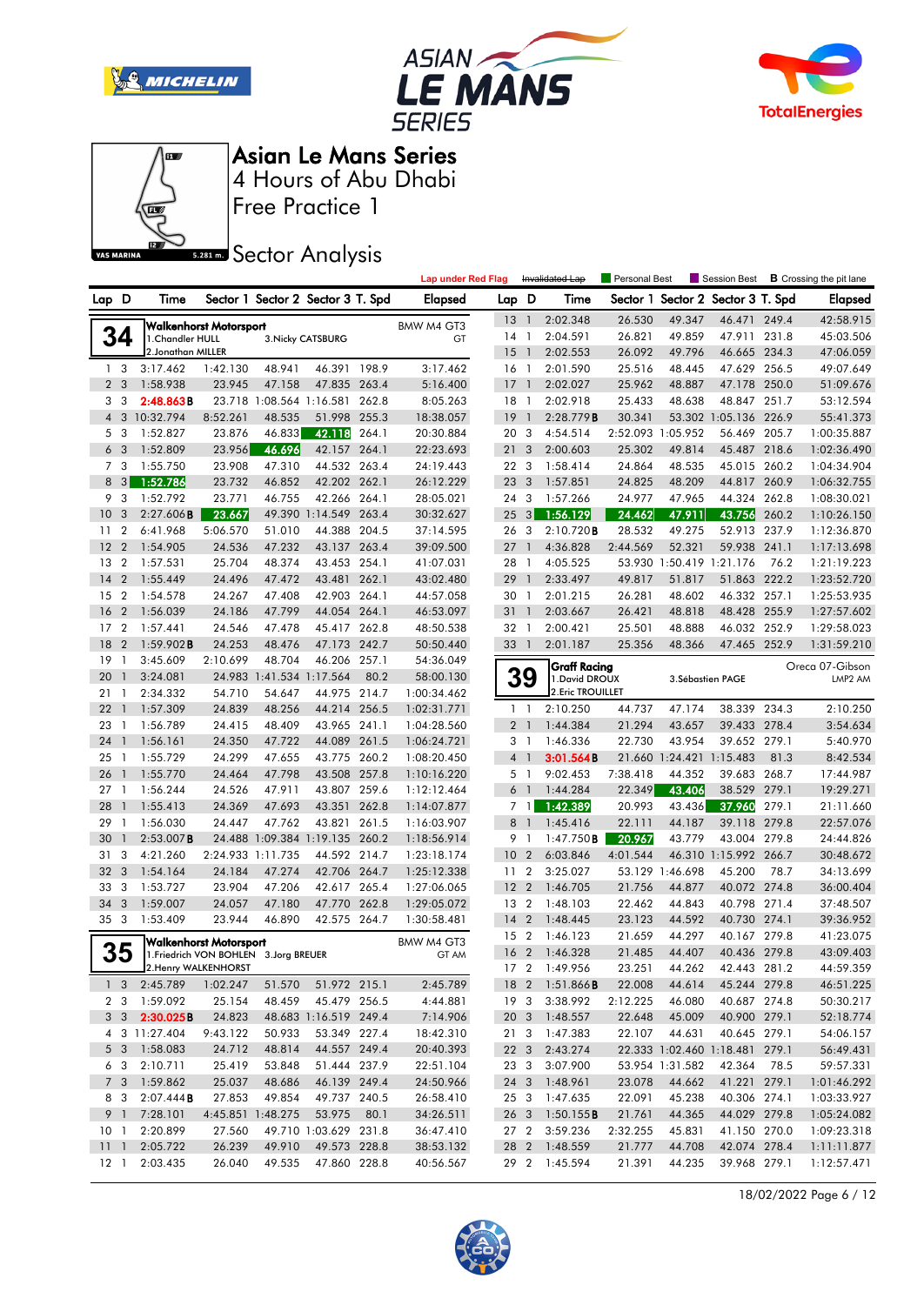







Free Practice 1

# **Sector Analysis**

|                 |                |                                                                 |                    |                            |                                   |       | <b>Lap under Red Flag</b>                   |                 |                | Invalidated Lap                                                      | <b>Personal Best</b>   |                 | Session Best                      |       | <b>B</b> Crossing the pit lane |
|-----------------|----------------|-----------------------------------------------------------------|--------------------|----------------------------|-----------------------------------|-------|---------------------------------------------|-----------------|----------------|----------------------------------------------------------------------|------------------------|-----------------|-----------------------------------|-------|--------------------------------|
| Lap D           |                | Time                                                            |                    |                            | Sector 1 Sector 2 Sector 3 T. Spd |       | <b>Elapsed</b>                              | Lap D           |                | Time                                                                 |                        |                 | Sector 1 Sector 2 Sector 3 T. Spd |       | <b>Elapsed</b>                 |
| 30              | $\overline{2}$ | 1:50.058                                                        | 24.295             | 44.592                     | 41.171 279.1                      |       | 1:14:47.529                                 |                 | 5 <sub>2</sub> | 1:47.471                                                             | 21.991                 | 44.742          | 40.738 274.8                      |       | 21:54.755                      |
| 31              | $\overline{2}$ | 1:52.248B                                                       | 21.551             | 44.131                     | 46.566                            | 281.2 | 1:16:39.777                                 |                 | 6 <sub>2</sub> | 1:47.505                                                             | 22.232                 | 45.206          | 40.067 270.0                      |       | 23:42.260                      |
| 32              | 3              | 6:07.023                                                        | 3:35.844 1:47.581  |                            | 43.598                            | 78.9  | 1:22:46.800                                 |                 | 7 <sub>2</sub> | 1:46.313                                                             | 21.939                 | 44.624          | 39.750 276.9                      |       | 25:28.573                      |
| 33              | 3              | 1:52.256                                                        | 24.111             | 45.823                     | 42.322 234.8                      |       | 1:24:39.056                                 | 8               | $\overline{2}$ | 1:46.385                                                             | 21.759                 | 44.599          | 40.027 276.9                      |       | 27:14.958                      |
| 34              | 3              | 1:49.291                                                        | 23.604             | 45.057                     | 40.630 277.6                      |       | 1:26:28.347                                 | 9               | $\overline{2}$ | 1:45.934                                                             | 21.791                 | 44.433          | 39.710 276.9                      |       | 29:00.892                      |
| 35              | 3              | 1:46.780                                                        | 22.350             | 44.478                     | 39.952 279.1                      |       | 1:28:15.127                                 | 10              | $\overline{2}$ | 3:23.734B                                                            |                        |                 | 23.138 1:41.929 1:18.667          | 79.6  | 32:24.626                      |
| 36 <sub>3</sub> |                | 1:46.745                                                        | 21.695             | 44.297                     | 40.753 280.5                      |       | 1:30:01.872                                 | 11 <sub>3</sub> |                | 3:53.924                                                             | 2:26.512               | 46.580          | 40.832 263.4                      |       | 36:18.550                      |
|                 |                |                                                                 | Optimum Motorsport |                            |                                   |       | McLaren 720S GT3                            | 12 <sup>3</sup> |                | 1:47.022                                                             | 22.351                 | 45.057          | 39.614                            | 275.5 | 38:05.572                      |
|                 | 42             | 1. Nick MOSS                                                    |                    | 3.Joe OSBORNE              |                                   |       | GT                                          | 13 <sub>3</sub> |                | 2:13.361                                                             |                        | 22.022 1:10.573 | 40.766                            | 268.7 | 40:18.933                      |
|                 |                | 2.Andrew WATSON                                                 |                    |                            |                                   |       |                                             | $14 \quad 3$    |                | 1:52.286B                                                            | 22.001                 | 45.791          | 44.494 266.0                      |       | 42:11.219                      |
| 1 <sub>3</sub>  |                | 3:37.940                                                        | 1:54.375           | 50.175                     | 53.390 244.3                      |       | 3:37.940                                    | 15 <sub>3</sub> |                | 8:18.706 <b>B</b> 6:45.673                                           |                        | 46.241          | 46.792 263.4                      |       | 50:29.925                      |
| 2 <sub>3</sub>  |                | 1:54.015                                                        | 24.117             | 47.553                     | 42.345 255.3                      |       | 5:31.955                                    |                 |                |                                                                      | Saalocin by Kox Racing |                 |                                   |       | Porsche 911 GT3 R              |
| 3               | 3              | 3:09.469B                                                       |                    | 23.954 1:28.529 1:16.986   |                                   | 79.4  | 8:41.424                                    |                 | 48             | 1. Nico PRONK                                                        |                        | 3. Peter KOX    |                                   |       | GT                             |
|                 |                | 4 3 10:11.845                                                   | 8:27.039           | 49.237                     | 55.569 248.8                      |       | 18:53.269                                   |                 |                | 2.Stephane KOX                                                       |                        |                 |                                   |       |                                |
| 5 <sub>3</sub>  |                | 1:58.109                                                        | 23.983             | 47.554                     | 46.572 254.7                      |       | 20:51.378                                   |                 | 1 <sup>3</sup> | 3:53.523                                                             | 2:16.667               | 51.501          | 45.355 213.9                      |       | 3:53.523                       |
|                 | $6 \quad 3$    | 1:53.462                                                        | 23.963             | 47.397                     | 42.102 255.9                      |       | 22:44.840                                   |                 | 2 <sub>3</sub> | 2:03.700                                                             | 23.998                 | 47.707          | 51.995 257.8                      |       | 5:57.223                       |
| 7 3             |                | 1:53.551                                                        | 24.089             | 47.423                     | 42.039                            | 255.3 | 24:38.391                                   | 3               | $\overline{3}$ | 3:40.297B                                                            |                        |                 | 33.546 1:46.125 1:20.626          | 79.6  | 9:37.520                       |
| 8 3             |                | 1:53.886                                                        | 24.072             | 47.312                     | 42.502 256.5                      |       | 26:32.277                                   |                 | $4\quad3$      | 9:30.576                                                             | 7:57.911               | 49.798          | 42.867 251.2                      |       | 19:08.096                      |
| 9 3             |                | 1:56.227B                                                       | 23.927             | 47.347                     | 44.953 256.5                      |       | 28:28.504                                   | 5               | $\mathbf{3}$   | 1:53.874                                                             | 24.128                 | 47.284          | 42.462                            | 252.9 | 21:01.970                      |
| 10 <sub>1</sub> |                | 5:27.105                                                        |                    | 2:38.163 1:46.162 1:02.780 |                                   | 79.4  | 33:55.609                                   |                 | 6 3            | 1:56.125                                                             | 24.068                 | 48.584          | 43.473 255.9                      |       | 22:58.095                      |
| 11              | $\overline{1}$ | 1:58.134                                                        | 25.081             | 48.962                     | 44.091                            | 251.7 | 35:53.743                                   | $7^{\circ}$     | 3              | 1:54.656                                                             | 24.065                 | 48.066          | 42.525 256.5                      |       | 24:52.751                      |
| 12              | - 1            | 1:57.266                                                        | 24.695             | 47.921                     | 44.650 256.5                      |       | 37:51.009                                   |                 | 83             | 2:03.291B                                                            | 25.466                 | 48.277          | 49.548 251.2                      |       | 26:56.042                      |
| $13-1$          |                | 1:56.244                                                        | 24.810             | 47.872                     | 43.562 257.1                      |       | 39:47.253                                   | 9               |                | 1 10:10.490                                                          | 8:31.838               | 51.991          | 46.661 228.3                      |       | 37:06.532                      |
| 14              | $\overline{1}$ | 1:56.161                                                        | 24.518             | 48.076                     | 43.567 258.4                      |       | 41:43.414                                   | 10 <sub>1</sub> |                | 2:01.720                                                             | 25.887                 | 49.038          | 46.795 252.9                      |       | 39:08.252                      |
| 15              | $\overline{1}$ | 1:56.231                                                        | 24.612             | 47.981                     | 43.638                            | 259.0 | 43:39.645                                   | 11              | $\overline{1}$ | 2:05.004                                                             | 26.814                 | 51.212          | 46.978 242.7                      |       | 41:13.256                      |
| 16              | $\mathbf{1}$   | 1:56.831                                                        | 24.967             | 48.053                     | 43.811 258.4                      |       | 45:36.476                                   | $12-1$          |                | 2:04.440                                                             | 27.224                 | 49.609          | 47.607 254.7                      |       | 43:17.696                      |
| $17-1$          |                | 1:55.876                                                        | 24.610             | 47.721                     | 43.545 258.4                      |       | 47:32.352                                   | 13              | $\overline{1}$ | 2:01.363                                                             | 26.229                 | 49.342          | 45.792 253.5                      |       | 45:19.059                      |
| 18              | $\overline{1}$ | 1:55.884                                                        | 24.623             | 47.934                     | 43.327                            | 258.4 | 49:28.236                                   | $14-1$          |                | 2:01.401                                                             | 25.863                 | 49.186          | 46.352 253.5                      |       | 47:20.460                      |
| 19              | $\overline{1}$ | 1:56.482                                                        | 24.978             | 47.743                     | 43.761                            | 258.4 | 51:24.718                                   | 15              | $\overline{1}$ | 2:06.722                                                             | 27.577                 | 49.923          | 49.222 255.3                      |       | 49:27.182                      |
| 20              | $\overline{1}$ | 2:05.624                                                        | 24.493             | 49.238                     | 51.893 257.8                      |       | 53:30.342                                   | 16 1            |                | 2:06.039                                                             | 27.697                 | 49.370          | 48.972 252.9                      |       | 51:33.221                      |
| 21              | -1             | 2:16.233B                                                       | 24.503             |                            | 47.865 1:03.865 257.8             |       | 55:46.575                                   | 17 1            |                | 2:03.956                                                             | 27.249                 | 49.793          | 46.914 250.0                      |       | 53:37.177                      |
| 22              | $\overline{2}$ | 4:26.427                                                        | 2:23.426 1:19.349  |                            | 43.652 152.1                      |       | 1:00:13.002                                 | 18              | $\overline{1}$ | $2:37.601$ B                                                         | 27.339                 |                 | 51.928 1:18.334 223.6             |       | 56:14.778                      |
| 23              | $\overline{2}$ | 1:55.693                                                        | 24.587             | 48.091                     | 43.015 257.1                      |       | 1:02:08.695                                 | 19              | $\overline{2}$ | 4:16.235                                                             | 2:26.781 1:02.178      |                 | 47.276 181.8                      |       | 1:00:31.013                    |
| 24              | $\overline{2}$ | 1:54.540                                                        | 24.200             | 47.611                     | 42.729 257.8                      |       | 1:04:03.235                                 | 20 2            |                | 1:57.728                                                             | 25.316                 | 48.396          | 44.016 252.9                      |       | 1:02:28.741                    |
| 25              | $\overline{2}$ | 1:57.069                                                        | 24.513             | 47.944                     | 44.612 257.1                      |       | 1:06:00.304                                 | 212             |                | 1:56.919                                                             | 24.899                 | 48.264          | 43.756 251.7                      |       | 1:04:25.660                    |
| 26              | $\overline{2}$ | 1:54.702                                                        | 24.246             | 47.618                     | 42.838                            | 259.0 | 1:07:55.006                                 | 22 2            |                | 1:56.214                                                             | 24.790                 | 47.913          | 43.511                            | 254.1 | 1:06:21.874                    |
| 27              | $\overline{2}$ | 1:54.122                                                        | 24.613             | 47.329                     | 42.180 258.4                      |       | 1:09:49.128                                 | 23 2            |                | 1:57.020                                                             | 24.933                 | 47.819          | 44.268 255.3                      |       | 1:08:18.894                    |
| 28              | $\overline{2}$ | 1:54.060                                                        | 24.065             | 47.417                     | 42.578                            | 257.8 | 1:11:43.188                                 | 24 2            |                | 1:56.270                                                             | 24.744                 | 47.859          | 43.667 253.5                      |       | 1:10:15.164                    |
| 29              | $\overline{2}$ | 1:53.916                                                        | 24.052             | 47.326                     | 42.538 258.4                      |       | 1:13:37.104                                 | 25 2            |                | 2:00.455B                                                            | 24.753                 | 47.765          | 47.937                            | 257.1 | 1:12:15.619                    |
| 30 2            |                | 1:53.713                                                        | 23.966             | 47.388                     | 42.359 259.0                      |       | 1:15:30.817                                 | 26 1            |                | 3:55.203                                                             | 2:18.367               | 49.787          | 47.049 252.9                      |       | 1:16:10.822                    |
| 31              | $\overline{2}$ | 2:11.089B                                                       | 24.031             | 47.435                     | 59.623 257.8                      |       | 1:17:41.906                                 | 27 <sup>1</sup> |                | 2:59.621                                                             |                        |                 | 26.126 1:13.896 1:19.599 157.0    |       | 1:19:10.443                    |
|                 |                | 32 2 4:59.731                                                   |                    | 2:26.332 1:45.548          | 47.851                            | 79.4  | 1:22:41.637                                 |                 | 28 1           | 3:34.077                                                             |                        | 53.670 1:46.170 | 54.237                            | 79.4  | 1:22:44.520                    |
| 33 2            |                | 1:56.785                                                        | 24.513             | 48.408                     | 43.864 244.9                      |       | 1:24:38.422                                 | 29 1            |                | 2:03.218                                                             | 27.103                 | 49.457          | 46.658 248.8                      |       | 1:24:47.738                    |
| 34 2            |                | 1:54.332                                                        | 24.176             | 47.711                     | 42.445 259.0                      |       | 1:26:32.754                                 | 30 1            |                | 2:01.660                                                             | 26.052                 | 49.262          | 46.346 251.7                      |       | 1:26:49.398                    |
| 35 2            |                | 1:53.544                                                        | 24.071             | 47.352                     | 42.121 257.8                      |       | 1:28:26.298                                 | 31 1            |                | 2:03.349                                                             | 27.055                 | 49.462          | 46.832 250.6                      |       | 1:28:52.747                    |
| 36 2            |                | 1:53.987                                                        | 24.209             | 47.380                     | 42.398 258.4                      |       | 1:30:20.285                                 | 32 1            |                | 2:16.179                                                             |                        | 26.148 1:00.897 | 49.134 252.9                      |       | 1:31:08.926                    |
| 44              |                | <b>ARC Bratislava</b><br>1. Miroslav KONOPKA<br>2. Neale MUSTON |                    | 3.John CORBETT             |                                   |       | Ligier JSP217-Gibson<br>LMP <sub>2</sub> AM |                 | 49             | <b>High Class Racing</b><br>1. Dennis ANDERSEN<br>2.Anders FJORDBACH |                        | 3.Kevin WEEDA   |                                   |       | Oreca 07-Gibson<br>LMP2 AM     |
| 1 <sub>2</sub>  |                | 5:40.485                                                        | 4:10.453           | 47.987                     | 42.045 227.8                      |       | 5:40.485                                    |                 | 1 <sub>1</sub> | 2:15.547                                                             | 44.015                 | 49.068          | 42.464 205.3                      |       | 2:15.547                       |
|                 | 2 <sub>2</sub> | 3:11.743B                                                       |                    | 22.051 1:25.910 1:23.782   |                                   | 86.8  | 8:52.228                                    |                 | $2 \mid 1$     | 1:46.998                                                             | 22.194                 |                 | 45.078 39.726 268.0               |       | 4:02.545                       |
| 3 <sub>2</sub>  |                | 9:24.824                                                        | 7:48.670           | 52.560                     | 43.594 197.4                      |       | 18:17.052                                   |                 | 3 1            | 2:57.303B                                                            | 22.069                 |                 | 45.063 1:50.171 277.6             |       | 6:59.848                       |
| 4 <sup>2</sup>  |                | 1:50.232                                                        | 22.353             | 45.910                     | 41.969 272.0                      |       | 20:07.284                                   |                 |                |                                                                      |                        |                 |                                   |       |                                |

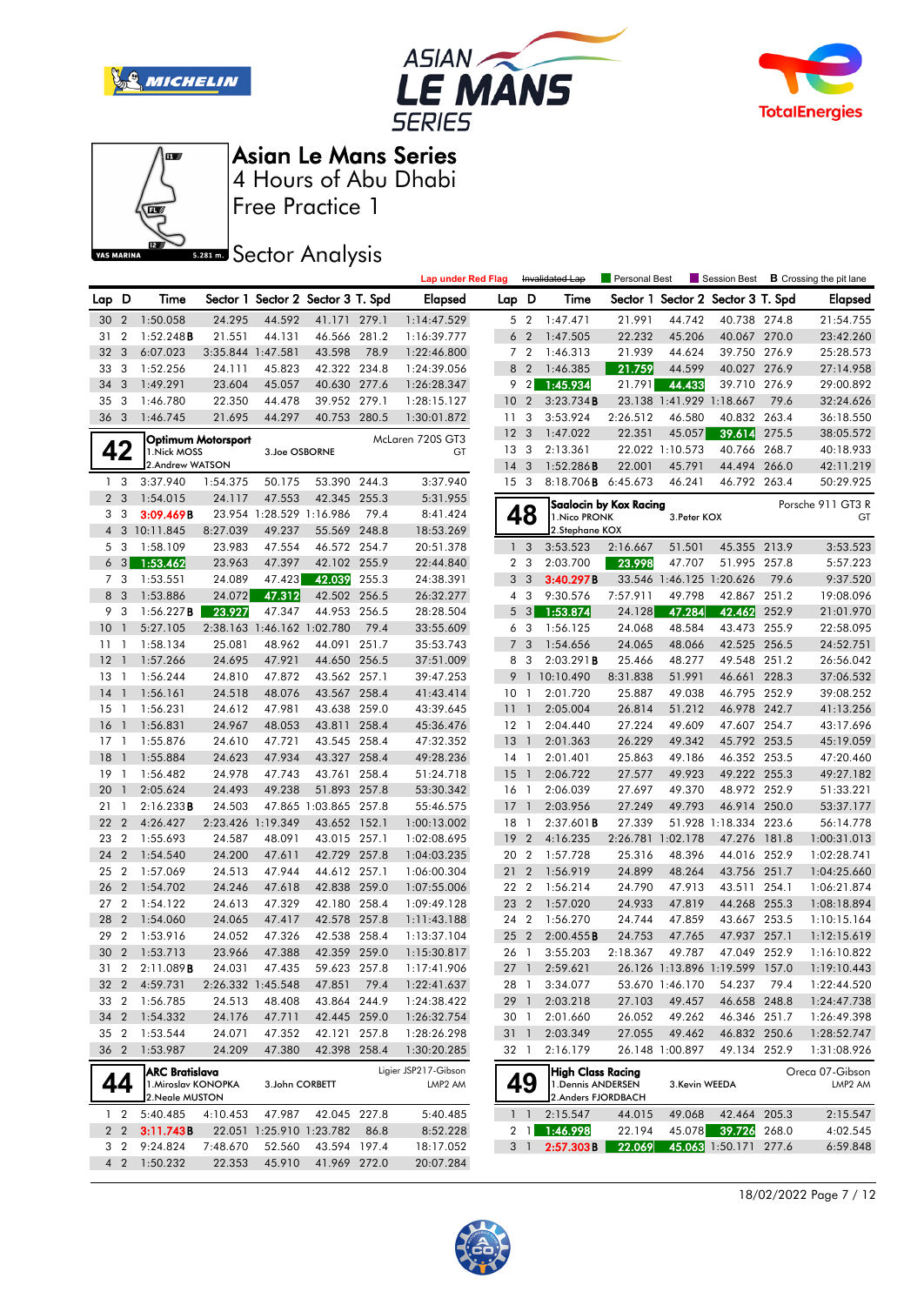







Free Practice 1

# **Sector Analysis**

|                 |                 |                     |                          |                          |                                   |       | <b>Lap under Red Flag</b> |                 |                         | Invalidated Lap        | Personal Best       |                                   | Session Best          |       | <b>B</b> Crossing the pit lane |
|-----------------|-----------------|---------------------|--------------------------|--------------------------|-----------------------------------|-------|---------------------------|-----------------|-------------------------|------------------------|---------------------|-----------------------------------|-----------------------|-------|--------------------------------|
| Lap D           |                 | Time                |                          |                          | Sector 1 Sector 2 Sector 3 T. Spd |       | Elapsed                   | Lap D           |                         | Time                   |                     | Sector 1 Sector 2 Sector 3 T. Spd |                       |       | <b>Elapsed</b>                 |
|                 |                 | <b>AF Corse</b>     |                          |                          |                                   |       | Ferrari 488 GT3           | 12 <sub>2</sub> |                         | 1:56.775               | 24.230              | 48.166                            | 44.379 254.7          |       | 37:13.014                      |
|                 | 51              |                     | 1. Alessandro PIER GUIDI |                          | 3. Francesco PIOVANETTI           |       | GT                        | 13              | $\overline{2}$          | $1:58.669$ <b>B</b>    | 24.530              | 47.893                            | 46.246 253.5          |       | 39:11.683                      |
|                 |                 | 2. Victor GOMEZ     |                          |                          |                                   |       |                           | $14 \quad 2$    |                         | 6:32.954               | 4:52.798            | 57.541                            | 42.615 135.2          |       | 45:44.637                      |
|                 | $1\quad$        | 3:48.843            | 2:07.787                 | 51.573                   | 49.483 214.3                      |       | 3:48.843                  | 15 2            |                         | 1:54.240               | 24.177              | 47.770                            | 42.293 257.1          |       | 47:38.877                      |
|                 | 2 <sup>1</sup>  | 1:59.583            | 23.765                   | 47.518                   | 48.300 258.4                      |       | 5:48.426                  | 16              | $\overline{2}$          | 1:57.516B              | 24.027              | 47.674                            | 45.815 254.7          |       | 49:36.393                      |
|                 | 3 1             | 3:21.032B           |                          |                          | 23.789 1:40.338 1:16.905          | 79.9  | 9:09.458                  | 17 <sub>2</sub> |                         | 4:43.400               | 3:13.360            | 47.948                            | 42.092 254.1          |       | 54:19.793                      |
| $\overline{4}$  | $\overline{1}$  | 9:11.770            | 7:35.443                 | 50.221                   | 46.106 229.8                      |       | 18:21.228                 | 18              | $\overline{2}$          | 3:09.748               |                     | 24.235 1:29.313 1:16.200          |                       | 79.8  | 57:29.541                      |
|                 | 5 <sub>1</sub>  | 1:52.891            | 23.649                   | 47.608                   | 41.634                            | 256.5 | 20:14.119                 | 19 2            |                         | 2:49.367               |                     | 53.358 1:13.164                   | 42.845 211.4          |       | 1:00:18.908                    |
| 6               | $\overline{1}$  | 1:52.564            | 23.835                   | 47.079                   | 41.650 257.1                      |       | 22:06.683                 | 20              | $\overline{2}$          | 1:59.965               | 24.619              | 51.538                            | 43.808 251.2          |       | 1:02:18.873                    |
|                 | 7 1             | 2:01.025            | 24.645                   | 51.586                   | 44.794 229.8                      |       | 24:07.708                 | 21 2            |                         | 2:09.109B              | 24.149              | 47.888                            | 57.072 253.5          |       | 1:04:27.982                    |
| 8               | $\mathbf{1}$    | 1:52.671            | 23.626                   | 47.369                   | 41.676 257.8                      |       | 26:00.379                 |                 |                         | <b>Kessel Racing</b>   |                     |                                   |                       |       | Ferrari 488 GT3                |
| 9               | $\overline{1}$  | 1:59.266B           | 23.647                   | 48.384                   | 47.235                            | 240.5 | 27:59.645                 | ວ /             |                         | 1. Roman ZIEMIAN       |                     | 3. Axcil JEFFERIES                |                       |       | GT AM                          |
| 10 <sup>°</sup> | -3              | 6:31.592            | 4:07.687                 | 1:34.247                 | 49.658                            | 79.9  | 34:31.237                 |                 |                         | 2. Francesco ZOLLO     |                     |                                   |                       |       |                                |
| 11              | 3               | 2:01.552            | 24.960                   | 49.004                   | 47.588 251.2                      |       | 36:32.789                 | $\mathbf{1}$    | $\overline{\mathbf{3}}$ | 2:52.396               | 1:14.998            | 52.719                            | 44.679 192.9          |       | 2:52.396                       |
| 12              | 3               | 1:57.209            | 24.841                   | 48.368                   | 44.000 255.3                      |       | 38:29.998                 | 2               | $\overline{\mathbf{3}}$ | 1:52.752               | 23.800              | 47.135                            | 41.817                | 256.5 | 4:45.148                       |
| 13              | 3               | 1:58.475            | 24.763                   | 48.308                   | 45.404                            | 255.3 | 40:28.473                 | 3               | $\overline{3}$          | 2:34.600B              | 27.596              |                                   | 52.639 1:14.365 214.3 |       | 7:19.748                       |
| 14              | 3               | 1:58.166            | 25.823                   | 48.354                   | 43.989 256.5                      |       | 42:26.639                 |                 |                         | 4 3 11:26.542          | 9:45.137            | 49.961                            | 51.444 228.3          |       | 18:46.290                      |
| 15              | 3               | 1:56.178            | 24.552                   | 48.078                   | 43.548 257.8                      |       | 44:22.817                 | 5               | $\overline{\mathbf{3}}$ | 2:00.725               | 24.392              | 47.856                            | 48.477 257.1          |       | 20:47.015                      |
| 16              | -3              | 1:56.999            | 24.710                   | 48.232                   | 44.057                            | 256.5 | 46:19.816                 | 6               | $\overline{\mathbf{3}}$ | 1:52.991               | 23.771              | 47.285                            | 41.935 257.8          |       | 22:40.006                      |
| 17              | 3               | 1:56.620            | 24.603                   | 48.063                   | 43.954                            | 257.1 | 48:16.436                 | $\overline{7}$  | $\overline{3}$          | 1:52.851               | 23.850              | 47.135                            | 41.866 256.5          |       | 24:32.857                      |
| 18              | 3               | 1:56.769            | 24.673                   | 48.166                   | 43.930 256.5                      |       | 50:13.205                 | 8               | - 3                     | 1:57.874B              | 23.920              | 47.649                            | 46.305 257.8          |       | 26:30.731                      |
| 19              | 3               | 1:56.356            | 24.604                   | 48.010                   | 43.742 257.8                      |       | 52:09.561                 | 9               | $\overline{1}$          | 7:47.219               | 5:14.590 1:47.288   |                                   | 45.341                | 79.9  | 34:17.950                      |
| 20              | 3               | 1:56.190            | 24.550                   | 48.072                   | 43.568 254.7                      |       | 54:05.751                 | 10              | $\overline{1}$          | 1:56.825               | 24.786              | 48.471                            | 43.568 254.1          |       | 36:14.775                      |
| 21              | 3               | $2:51.803$ <b>B</b> |                          |                          | 24.875 1:10.371 1:16.557 249.4    |       | 56:57.554                 | 11              | $\mathbf{1}$            | 1:57.341               | 24.726              | 49.052                            | 43.563 254.1          |       | 38:12.116                      |
| 22              | $\overline{2}$  | 3:54.214            | 2:18.151                 | 50.294                   | 45.769 230.8                      |       | 1:00:51.768               | $12-1$          |                         | 1:56.254               | 24.686              | 48.269                            | 43.299 255.9          |       | 40:08.370                      |
| 23              | $\overline{2}$  | 1:56.800            | 24.789                   | 48.087                   | 43.924 257.8                      |       | 1:02:48.568               | 13              | $\overline{1}$          | 1:55.443               | 24.375              | 48.079                            | 42.989 255.3          |       | 42:03.813                      |
| 24              | $\overline{2}$  | 1:55.832            | 24.536                   | 48.094                   | 43.202 256.5                      |       | 1:04:44.400               | $14-1$          |                         | 1:58.905               | 24.613              | 50.334                            | 43.958 228.8          |       | 44:02.718                      |
| 25              | $\overline{2}$  | 1:57.319            | 24.456                   | 48.492                   | 44.371 220.9                      |       | 1:06:41.719               | 15              | $\mathbf{1}$            | 1:56.731               | 24.778              | 48.000                            | 43.953 257.8          |       | 45:59.449                      |
| 26              | $\overline{2}$  | 1:55.437            | 24.503                   | 47.681                   | 43.253 257.8                      |       | 1:08:37.156               | $16-1$          |                         | 3:03.849               | 24.557              |                                   | 48.117 1:51.175 257.1 |       | 49:03.298                      |
| 27              | $\overline{2}$  | 1:57.402            | 24.345                   | 48.966                   | 44.091                            | 258.4 | 1:10:34.558               | 17              | $\overline{1}$          | 1:55.388               | 24.606              | 47.670                            | 43.112 256.5          |       | 50:58.686                      |
| 28              | $\overline{2}$  | 1:55.507            | 24.233                   | 47.672                   | 43.602 259.0                      |       | 1:12:30.065               | 18              | $\overline{1}$          | 2:01.821B              | 24.578              | 48.058                            | 49.185 255.9          |       | 53:00.507                      |
| 29              | $\overline{2}$  | 1:55.310            | 24.339                   | 47.711                   | 43.260 259.0                      |       | 1:14:25.375               | 19              | $\overline{2}$          | 5:30.749               |                     | 2:26.471 1:46.753 1:17.525        |                       | 79.9  | 58:31.256                      |
| 30              | $\overline{2}$  | 1:56.422            | 24.329                   | 47.805                   | 44.288 259.0                      |       | 1:16:21.797               | 20 2            |                         | 2:15.110               | 41.701              | 49.393                            | 44.016 253.5          |       | 1:00:46.366                    |
| 31              | $\overline{2}$  | 3:14.202B           |                          | 24.568 1:32.763 1:16.871 |                                   | 79.9  | 1:19:35.999               | 21              | $\overline{2}$          | 1:56.448               | 24.510              | 48.201                            | 43.737 256.5          |       | 1:02:42.814                    |
| 32              | $\overline{2}$  | 3:21.823            | 1:04.897 1:31.889        |                          | 45.037                            | 79.7  | 1:22:57.822               | 22 2            |                         | 1:56.097               | 24.570              | 48.018                            | 43.509                | 257.8 | 1:04:38.911                    |
| 33 2            |                 | 1:56.947            | 24.361                   | 47.812                   | 44.774 260.2                      |       | 1:24:54.769               | 23              | $\overline{2}$          | 1:55.996               | 24.554              | 47.977                            | 43.465 257.8          |       | 1:06:34.907                    |
| 34              | $\overline{2}$  | 1:56.541            | 24.482                   | 47.663                   | 44.396 259.0                      |       | 1:26:51.310               | 24 2            |                         | 1:56.502               | 25.356              | 47.853                            | 43.293 258.4          |       | 1:08:31.409                    |
| 35              | $\overline{2}$  | 1:56.477            | 25.105                   | 48.002                   | 43.370 256.5                      |       | 1:28:47.787               | 25 2            |                         | 1:56.158               | 24.673              | 48.099                            | 43.386 258.4          |       | 1:10:27.567                    |
| 36 2            |                 | 1:55.365            | 24.385                   | 47.706                   | 43.274 261.5                      |       | 1:30:43.152               | 26 2            |                         | 1:55.541               | 24.806              | 47.729                            | 43.006                | 257.8 | 1:12:23.108                    |
|                 |                 | Rinaldi Racina      |                          |                          |                                   |       | Ferrari 488 GT3           | 27 <sub>2</sub> |                         | 1:56.476               | 24.509              | 48.326                            | 43.641 258.4          |       | 1:14:19.584                    |
|                 | ჂჂ              | 1. Rino MASTRONARDI |                          | 3.Davide RIGON           |                                   |       | GT                        |                 |                         | 28 2 2:02.954 <b>B</b> | 24.520              | 47.997                            | 50.437 257.1          |       | 1:16:22.538                    |
|                 |                 | 2. David PEREL      |                          |                          |                                   |       |                           |                 | 29 1                    | 5:40.778               |                     | 2:40.446 1:45.628 1:14.704        |                       | 79.9  | 1:22:03.316                    |
|                 | 1 <sub>3</sub>  | 3:47.383            | 2:05.063                 | 51.755                   | 50.565 227.8                      |       | 3:47.383                  |                 |                         | 30 1 1:57.682          | 25.794              | 48.518                            | 43.370 255.3          |       | 1:24:00.998                    |
|                 | 2 <sub>3</sub>  | 1:57.042            | 24.041                   | 48.272                   | 44.729 254.1                      |       | 5:44.425                  |                 |                         | 31 1 1:56.123          | 24.627              | 47.917                            | 43.579 257.1          |       | 1:25:57.121                    |
|                 | 3 3             | 3:18.125B           |                          |                          | 23.804 1:37.794 1:16.527 79.7     |       | 9:02.550                  |                 |                         | 32 1 1:57.612          | 24.600              | 48.298                            | 44.714 257.8          |       | 1:27:54.733                    |
|                 | 4 3             | 8:41.810            | 7:09.338                 | 48.672                   | 43.800 248.3                      |       | 17:44.360                 |                 |                         | 33 1 1:57.614          | 25.950              | 48.091                            | 43.573 257.1          |       | 1:29:52.347                    |
|                 | 5 3             | 1:54.355            | 24.541                   | 47.734                   | 42.080 254.1                      |       | 19:38.715                 | 34 1            |                         | 1:57.411               | 25.030              | 48.550                            | 43.831 257.8          |       | 1:31:49.758                    |
|                 | $6 \quad 3$     | 1:53.003            | 23.805                   | 47.429                   | 41.769 254.7                      |       | 21:31.718                 |                 |                         | Garage 59              |                     |                                   |                       |       | McLaren 720S GT3               |
|                 | 7 3             | 1:57.407            | 23.844                   | 48.168                   | 45.395 253.5                      |       | 23:29.125                 |                 | 59                      | 1. Nicolai KJAERGAARD  |                     | 3. James VOWLES                   |                       |       | GT                             |
|                 | 8 3             | 1:53.127            | 23.723                   | 47.396                   | 42.008 255.3                      |       | 25:22.252                 |                 |                         |                        | 2. Manuel MALDONADO |                                   |                       |       |                                |
|                 | 9 3             | 1:58.956B           | 24.340                   | 48.189                   | 46.427 256.5                      |       | 27:21.208                 |                 | $1\quad 2$              | 3:44.287               | 2:02.462            |                                   | 51.977 49.848 216.0   |       | 3:44.287                       |
| 10 <sub>2</sub> |                 | 5:29.405            |                          |                          | 2:23.974 1:47.012 1:18.419        | 79.8  | 32:50.613                 |                 |                         |                        |                     |                                   |                       |       |                                |
|                 | 11 <sub>2</sub> | 2:25.626            | 47.413                   | 49.218                   | 48.995 247.1                      |       | 35:16.239                 |                 |                         |                        |                     |                                   |                       |       |                                |

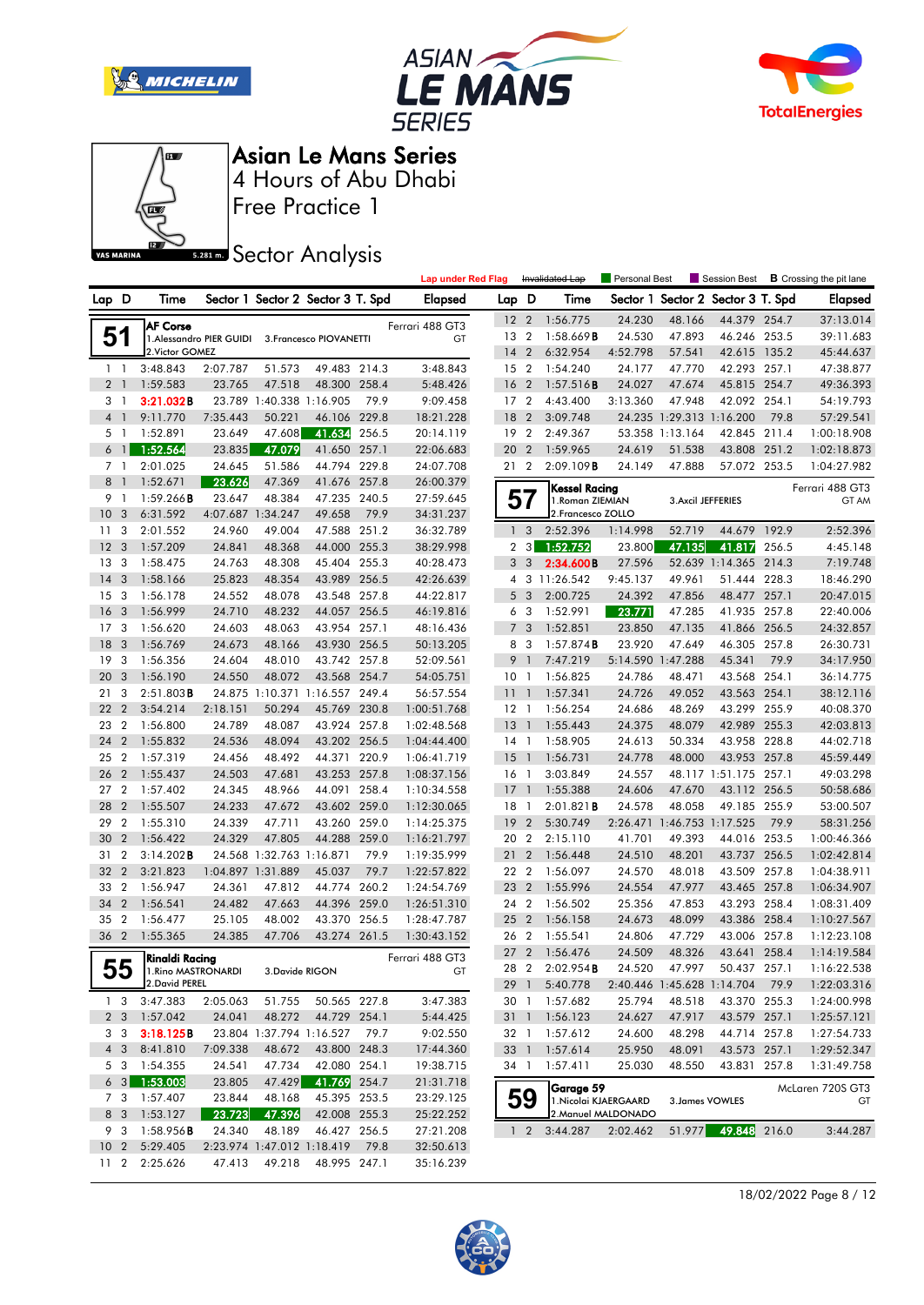







Free Practice 1

**Sector Analysis** 

|                |                |                                                  |                                  |                          |                                   |       | <b>Lap under Red Flag</b>    |                 |                | Invalidated Lap      | Personal Best              |                          | Session Best                      |       | <b>B</b> Crossing the pit lane |
|----------------|----------------|--------------------------------------------------|----------------------------------|--------------------------|-----------------------------------|-------|------------------------------|-----------------|----------------|----------------------|----------------------------|--------------------------|-----------------------------------|-------|--------------------------------|
| Lap D          |                | Time                                             |                                  |                          | Sector 1 Sector 2 Sector 3 T. Spd |       | <b>Elapsed</b>               | Lap D           |                | Time                 |                            |                          | Sector 1 Sector 2 Sector 3 T. Spd |       | <b>Elapsed</b>                 |
|                |                | YC Panda Racing                                  |                                  |                          |                                   |       | Audi R8 LMS GT3 EVO          | 18 1            |                | 3:33.512             | 1:59.343                   | 48.091                   | 46.078 254.7                      |       | 1:01:03.382                    |
|                | 66             | 1. Douglas KHOO                                  |                                  |                          |                                   |       | GT AM                        | 19              | $\overline{1}$ | 2:03.871             | 24.582                     | 53.489                   | 45.800 232.3                      |       | 1:03:07.253                    |
|                |                | 2. Jean-Francois BRUNOT                          |                                  |                          |                                   |       |                              | 201             |                | 1:55.098             | 24.222                     | 47.282                   | 43.594 259.6                      |       | 1:05:02.351                    |
|                | $1\quad$       | 3:32.322B                                        | 1:26.869 1:02.368 1:03.085 165.6 |                          |                                   |       | 3:32.322                     | 21 1            |                | 1:54.901             | 24.258                     | 47.503                   | 43.140 261.5                      |       | 1:06:57.252                    |
|                | 2 <sub>1</sub> | 2:42.173                                         | 56.396                           | 54.233                   | 51.544                            | 237.9 | 6:14.495                     | 221             |                | 1:55.665             | 24.665                     | 47.499                   | 43.501 262.8                      |       | 1:08:52.917                    |
|                | 31             | 3:53.771B                                        |                                  | 41.862 1:48.980 1:22.929 |                                   | 80.1  | 10:08.266                    | 23 1            |                | 1:55.480             | 24.273                     | 47.287                   | 43.920 262.8                      |       | 1:10:48.397                    |
| $\overline{4}$ | $\overline{1}$ | 7:51.838                                         |                                  | 5:52.913 1:01.397        | 57.528 206.1                      |       | 18:00.104                    | 24 1            |                | 1:55.532             | 24.301                     | 47.053                   | 44.178 262.8                      |       | 1:12:43.929                    |
|                | 5 <sub>1</sub> | 2:13.788                                         | 27.762                           | 52.934                   | 53.092 254.1                      |       | 20:13.892                    | 25 1            |                | 1:54.899             | 24.218                     | 47.355                   | 43.326 260.9                      |       | 1:14:38.828                    |
|                | 6 <sup>1</sup> | 2:07.242                                         | 27.146                           | 50.297                   | 49.799 256.5                      |       | 22:21.134                    | 26 1            |                | 1:59.312B            | 24.593                     | 47.372                   | 47.347 260.2                      |       | 1:16:38.140                    |
|                | 7 <sub>1</sub> | 2:08.408                                         | 27.070                           | 50.358                   | 50.980 254.1                      |       | 24:29.542                    | 271             |                | 7:12.935             | 5:37.071                   | 49.127                   | 46.737 217.7                      |       | 1:23:51.075                    |
| 8              | $\mathbf{1}$   | 2:06.611                                         | 26.911                           | 50.644                   | 49.056 257.1                      |       | 26:36.153                    | 28              | $\overline{1}$ | 1:56.342             | 24.424                     | 47.741                   | 44.177 259.6                      |       | 1:25:47.417                    |
| 9              | $\overline{1}$ | 2:05.953                                         | 26.288                           | 49.727                   | 49.938 257.8                      |       | 28:42.106                    | 29 1            |                | 1:54.781             | 24.347                     | 47.408                   | 43.026 259.6                      |       | 1:27:42.198                    |
| 10             | $\mathbf{1}$   | 3:09.341B                                        |                                  | 25.940 1:22.842 1:20.559 |                                   | 80.3  | 31:51.447                    | 30 1            |                | 1:54.420             | 24.200                     | 47.304                   | 42.916 260.2                      |       | 1:29:36.618                    |
| 11             | $\overline{2}$ | 3:58.695                                         | 2:25.031                         | 49.243                   | 44.421 254.1                      |       | 35:50.142                    | 31 1            |                | 2:02.994B            | 24.125                     | 48.026                   | 50.843 261.5                      |       | 1:31:39.612                    |
| 12             | $\overline{2}$ | 1:58.026                                         | 24.869                           | 49.222                   | 43.935 214.3                      |       | 37:48.168                    |                 |                |                      |                            |                          |                                   |       | Duqueine M30-D08-Nissan        |
| 13             | $\overline{2}$ | 1:55.855                                         | 24.836                           | 47.891                   | 43.128                            | 262.8 | 39:44.023                    |                 | ◢              | 1.Tomi VEIJALAINEN   | Koiranen Kemppi Motorsport |                          | 3. Nikita ALEKSANDROV             |       | LMP3                           |
| 14             | $\overline{2}$ | 1:57.214                                         | 25.043                           | 48.778                   | 43.393 242.7                      |       | 41:41.237                    |                 |                | 2. Jesse SALMENAUTIO |                            |                          |                                   |       |                                |
| 15             | $\overline{2}$ | 1:57.041                                         | 24.614                           | 48.813                   | 43.614 259.0                      |       | 43:38.278                    | $\mathbf{1}$    | $\overline{2}$ | 2:17.994             | 44.712                     | 50.440                   | 42.842 229.3                      |       | 2:17.994                       |
| 16             | $\overline{2}$ | 1:55.774                                         | 24.503                           | 47.840                   | 43.431                            | 259.0 | 45:34.052                    | 2 <sub>2</sub>  |                | 1:51.663             | 23.472                     | 46.858                   | 41.333                            | 259.0 | 4:09.657                       |
| 17             | $\overline{2}$ | 1:55.949                                         | 24.360                           | 47.907                   | 43.682 259.6                      |       | 47:30.001                    | 3               | $\overline{2}$ | 1:53.865             | 23.384                     | 48.237                   | 42.244 247.1                      |       | 6:03.522                       |
| 18             | $\overline{2}$ | 1:56.397                                         | 24.719                           | 47.940                   | 43.738 257.1                      |       | 49:26.398                    | 4 <sub>2</sub>  |                | 3:48.021B            |                            | 43.103 1:46.712 1:18.206 |                                   | 79.5  | 9:51.543                       |
| 19             | 2 <sub>1</sub> | 1:55.582                                         | 24.658                           | 47.745                   | 43.179                            | 259.0 | 51:21.980                    | 5               | $\overline{2}$ | 7:18.459             | 5:48.192                   | 48.521                   | 41.746                            | 251.7 | 17:10.002                      |
| 20             | $\overline{2}$ | 2:00.684B                                        | 24.580                           | 48.378                   | 47.726 244.3                      |       | 53:22.664                    | 6 <sub>2</sub>  |                | 1:51.083             | 23.237                     | 46.957                   | 40.889                            | 259.0 | 19:01.085                      |
| 21             | $\mathbf{1}$   | 6:31.127                                         | 3:48.540 1:48.964                |                          | 53.623                            | 80.1  | 59:53.791                    | 7 <sup>2</sup>  |                | 1:51.427             | 23.139                     | 46.427                   | 41.861                            | 259.0 | 20:52.512                      |
| 22             | $\mathbf{1}$   | 2:04.897                                         | 27.885                           | 49.953                   | 47.059                            | 257.1 | 1:01:58.688                  | 8 2             |                | 1:54.662             | 23.908                     | 47.396                   | 43.358 257.8                      |       | 22:47.174                      |
| 23             | $\mathbf{1}$   | 2:02.953                                         | 26.073                           | 49.682                   | 47.198                            | 250.0 | 1:04:01.641                  | 9               | $\overline{2}$ | 1:59.260B            | 24.570                     | 47.290                   | 47.400                            | 257.1 | 24:46.434                      |
| 24             | $\mathbf{1}$   | 2:06.356                                         | 26.075                           | 50.994                   | 49.287 246.0                      |       | 1:06:07.997                  | 10 <sub>3</sub> |                | 5:43.683             | 3:36.357                   |                          | 54.169 1:13.157 229.3             |       | 30:30.117                      |
| 25             | -1             | 2:02.313                                         | 26.181                           | 49.474                   | 46.658 257.8                      |       | 1:08:10.310                  | 11              | 3              | 3:35.118             | 52.509                     | 1:46.740                 | 55.869                            | 81.4  | 34:05.235                      |
| 26             | $\mathbf{1}$   | 2:30.737                                         |                                  | 26.004 1:14.633          | 50.100                            | 224.1 | 1:10:41.047                  | 12 <sup>3</sup> |                | 1:53.958             | 24.065                     | 47.519                   | 42.374 242.7                      |       | 35:59.193                      |
| 27             | $\mathbf{1}$   | 2:07.499                                         | 27.970                           | 50.318                   | 49.211                            | 259.0 | 1:12:48.546                  | 13              | 3              | 1:52.844             | 23.618                     | 47.348                   | 41.878                            | 254.7 | 37:52.037                      |
| 28             |                | 2:05.922                                         | 26.904                           | 49.448                   | 49.570 256.5                      |       | 1:14:54.468                  | 14 <sup>3</sup> |                | 2:08.221             | 24.407                     | 59.340                   | 44.474 190.5                      |       | 40:00.258                      |
| 29             | -1             | 2:18.410                                         | 26.503                           |                          | 50.879 1:01.028 257.1             |       | 1:17:12.878                  | 15 <sub>3</sub> |                | 1:51.108             | 23.101                     | 46.515                   | 41.492 262.8                      |       | 41:51.366                      |
| 30             | $\overline{1}$ | 4:08.429B                                        |                                  | 53.813 1:50.327 1:24.289 |                                   | 76.5  | 1:21:21.307                  | 16 <sub>3</sub> |                | 1:51.733             | 23.731                     | 46.619                   | 41.383                            | 261.5 | 43:43.099                      |
|                |                | Oman Racing                                      |                                  |                          |                                   |       | Aston Martin Vantage AMR GT3 | 17              | 3              | 1:58.326             | 23.062                     | 47.379                   | 47.885 243.8                      |       | 45:41.425                      |
|                | 69             | 1. Ahmad AL HARTHY                               |                                  |                          | 3. Charlie EASTWOOD               |       | GT                           | 18 3            |                | 1:51.698             | 23.232                     | 46.509                   | 41.957 266.7                      |       | 47:33.123                      |
|                |                | 2.Sam DE HAAN                                    |                                  |                          |                                   |       |                              | 19              | 3              | 2:11.223             | 24.223                     | 53.020                   | 53.980 176.8                      |       | 49:44.346                      |
|                | 1 <sub>3</sub> | 2:59.465                                         | 1:25.252                         | 50.668                   | 43.545 213.4                      |       | 2:59.465                     | 20              | 3              | 1:51.517             | 23.360                     | 46.433                   | 41.724 264.1                      |       | 51:35.863                      |
|                | 2 <sub>3</sub> | 1:58.936                                         | 25.279                           | 49.817                   | 43.840 250.0                      |       | 4:58.401                     | 21              | 3              | 2:01.102B            | 24.767                     | 47.467                   | 48.868                            | 249.4 | 53:36.965                      |
|                | 3 <sub>3</sub> | 2:25.742B                                        | 23.788                           |                          | 46.882 1:15.072 258.4             |       | 7:24.143                     | 22              | $\overline{1}$ | 7:25.230             | 5:48.295                   | 50.839                   | 46.096 245.5                      |       | 1:01:02.195                    |
|                |                | 4 3 10:13.323                                    | 8:40.151                         | 48.792                   | 44.380 249.4                      |       | 17:37.466                    | 23 1            |                | 1:58.781             | 25.324                     | 48.434                   | 45.023 260.9                      |       | 1:03:00.976                    |
|                |                | 5 3 1:52.852                                     | 23.805                           | 46.907                   | 42.140 257.8                      |       | 19:30.318                    |                 |                | 24 1 2:00.260        | 25.114                     | 49.791                   | 45.355 236.8                      |       | 1:05:01.236                    |
|                |                | $63$ 1:52.439                                    | 23.601                           | 46.815                   | 42.023 258.4                      |       | 21:22.757                    |                 |                | 25 1 1:59.766        | 25.113                     | 49.729                   | 44.924 233.8                      |       | 1:07:01.002                    |
|                |                | 7 3 1:58.022 <b>B</b>                            | 23.588                           | 46.814                   | 47.620 257.8                      |       | 23:20.779                    |                 |                | 26 1 1:57.975        | 24.850                     | 48.420                   | 44.705 251.7                      |       | 1:08:58.977                    |
|                |                | 8 2 5:26.314                                     | 3:51.297                         | 50.241                   | 44.776 225.0                      |       | 28:47.093                    |                 |                | 27 1 1:59.193        | 25.001                     | 49.459                   | 44.733 205.7                      |       | 1:10:58.170                    |
|                |                | 9 2 3:06.005B                                    |                                  |                          | 24.417 1:24.019 1:17.569 80.6     |       | 31:53.098                    |                 |                | 28 1 1:58.252        | 24.940                     | 48.157                   | 45.155 260.9                      |       | 1:12:56.422                    |
|                |                | 10 2 3:33.324                                    | 2:00.756                         | 49.004                   | 43.564 255.3                      |       | 35:26.422                    |                 |                | 29 1 1:58.758        | 25.406                     | 48.601                   | 44.751 258.4                      |       | 1:14:55.180                    |
|                |                | 11 2 1:55.245                                    | 24.486                           | 47.586                   | 43.173 257.8                      |       | 37:21.667                    |                 |                | 30 1 2:13.858        | 25.963                     | 48.531                   | 59.364 255.9                      |       | 1:17:09.038                    |
|                |                | 12 2 1:54.925                                    | 24.312                           | 47.221                   | 43.392 259.0                      |       | 39:16.592                    | 31 1            |                | 3:52.205             |                            |                          | 52.522 1:43.780 1:15.903 81.8     |       | 1:21:01.243                    |
|                |                | 13 2 1:56.733                                    | 24.372                           | 47.429                   | 44.932 258.4                      |       | 41:13.325                    | 32 1            |                | 2:35.061             | 52.656                     | 57.452                   | 44.953 223.6                      |       | 1:23:36.304                    |
|                |                | 14 2 1:55.104                                    | 24.353                           | 47.494                   | 43.257 259.0                      |       | 43:08.429                    |                 |                | 33 1 1:56.589        | 24.773                     | 48.149                   | 43.667 254.7                      |       | 1:25:32.893                    |
|                |                | 15 2 1:57.219                                    | 24.388                           | 47.640                   | 45.191 260.9                      |       | 45:05.648                    |                 |                | 34 1 1:55.420        | 24.490                     | 47.445                   | 43.485 258.4                      |       | 1:27:28.313                    |
|                |                | 16 2 2:00.359B                                   | 24.478                           | 48.594                   | 47.287 250.0                      |       | 47:06.007                    |                 |                | 35 1 1:56.840        | 24.481                     | 48.285                   | 44.074 257.1                      |       | 1:29:25.153                    |
|                |                | 17 1 10:23.863 B 7:34.604 1:31.121 1:18.138 80.5 |                                  |                          |                                   |       | 57:29.870                    |                 |                | 36 1 1:56.328        | 24.556                     | 47.447                   | 44.325 255.9                      |       | 1:31:21.481                    |

18/02/2022 Page 9 / 12

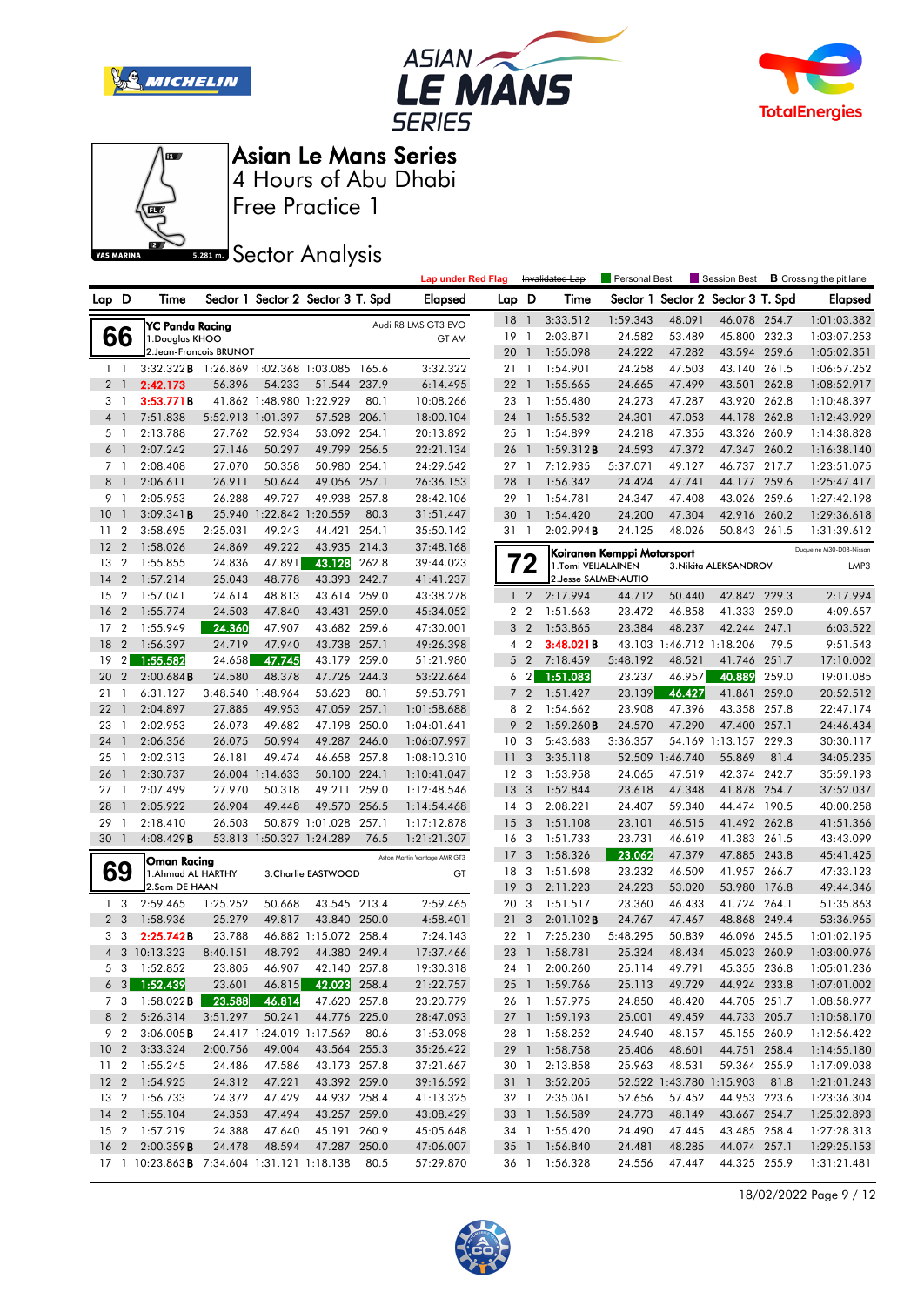







Free Practice 1

# **S281ms** Sector Analysis

|             |                         |                                               |                                          |                            |                                   |       | <b>Lap under Red Flag</b>    |                 |                | Invalidated Lap                | Personal Best |                          | Session Best               |       | <b>B</b> Crossing the pit lane |
|-------------|-------------------------|-----------------------------------------------|------------------------------------------|----------------------------|-----------------------------------|-------|------------------------------|-----------------|----------------|--------------------------------|---------------|--------------------------|----------------------------|-------|--------------------------------|
| Lap D       |                         | Time                                          |                                          |                            | Sector 1 Sector 2 Sector 3 T. Spd |       | Elapsed                      | Lap D           |                | Time                           | Sector 1      |                          | Sector 2 Sector 3 T. Spd   |       | Elapsed                        |
|             |                         | <b>Kessel Racing</b>                          |                                          |                            |                                   |       | Ferrari 488 GT3              | $13-1$          |                | 2.05.746 B                     | 25.065        | 48.244                   | 52.437 257.1               |       | 39:42.836                      |
|             | 74                      |                                               | 1. Michael BRONISZEWSKI 3. Mikkel JENSEN |                            |                                   |       | GT                           | 14              | $\overline{1}$ | 3:44.921                       | 2:12.177      | 48.824                   | 43.920 257.1               |       | 43:27.757                      |
|             |                         | 2. David FUMANELLI                            |                                          |                            |                                   |       |                              | $15-1$          |                | 1:56.102                       | 24.761        | 47.653                   | 43.688 259.6               |       | 45:23.859                      |
|             | 1 <sub>3</sub>          | 3:10.553                                      | 1:35.831                                 | 50.811                     | 43.911                            | 231.3 | 3:10.553                     | 16              | $\overline{1}$ | 1:56.863                       | 24.801        | 48.322                   | 43.740 259.0               |       | 47:20.722                      |
|             | 2 <sub>3</sub>          | 1:53.126                                      | 23.820                                   | 47.277                     | 42.029 255.9                      |       | 5:03.679                     | $17-1$          |                | 1:56.684                       | 25.223        | 47.722                   | 43.739 257.8               |       | 49:17.406                      |
| 3           | 3                       | 2:24.902B                                     | 23.627                                   |                            | 47.046 1:14.229 257.1             |       | 7:28.581                     | 18              | $\overline{1}$ | 1:55.648                       | 24.391        | 47.643                   | 43.614 258.4               |       | 51:13.054                      |
|             |                         | 4 3 10:39.702                                 | 9:03.866                                 | 48.930                     | 46.906                            | 239.5 | 18:08.283                    | 19              | $\overline{1}$ | 1:58.313                       | 24.672        | 47.790                   | 45.851 260.2               |       | 53:11.367                      |
| 5           | 3                       | 1:53.916                                      | 23.865                                   | 48.115                     | 41.936                            | 255.9 | 20:02.199                    | 20              | $\overline{1}$ | 2:05.558                       | 24.576        | 47.927                   | 53.055                     | 255.9 | 55:16.925                      |
| 6           | 3                       | 1:52.280                                      | 23.520                                   | 47.142                     | 41.618                            | 256.5 | 21:54.479                    | 21 1            |                | $4:00.376$ B                   |               | 53.196 1:46.355 1:20.825 |                            | 80.2  | 59:17.301                      |
| $7^{\circ}$ | 3                       | 1:56.498B                                     | 24.254                                   | 47.255                     | 44.989                            | 257.8 | 23:50.977                    | 22 2            |                | 3:44.412                       | 2:12.132      | 48.897                   | 43.383 244.3               |       | 1:03:01.713                    |
| 8           | 3                       | 7:32.355                                      |                                          |                            | 5:06.937 1:08.749 1:16.669        | 253.5 | 31:23.332                    | 23 2            |                | 1:55.317                       | 24.620        | 48.136                   | 42.561 254.1               |       | 1:04:57.030                    |
| 9           | 3                       | 3:07.259                                      |                                          | 53.661 1:27.963            | 45.635                            | 79.8  | 34:30.591                    | 24              | $\overline{2}$ | 1:53.978                       | 23.984        | 47.477                   | 42.517 256.5               |       | 1:06:51.008                    |
| 10          | 3                       | 1:56.435                                      | 23.987                                   | 47.588                     | 44.860 256.5                      |       | 36:27.026                    | 25 2            |                | 1:54.031                       | 23.809        | 47.556                   | 42.666 258.4               |       | 1:08:45.039                    |
| 11          | 3                       | 1:53.051                                      | 23.852                                   | 47.324                     | 41.875                            | 256.5 | 38:20.077                    | 26              | $\overline{2}$ | 1:54.897                       | 24.032        | 47.387                   | 43.478                     | 257.8 | 1:10:39.936                    |
| 12          | 3                       | $1:55.784$ <b>B</b>                           | 23.645                                   | 47.616                     | 44.523 256.5                      |       | 40:15.861                    | 27              | $\overline{2}$ | 1:54.385                       | 23.978        | 47.453                   | 42.954                     | 259.0 | 1:12:34.321                    |
| 13          | $\overline{2}$          | 3:41.051                                      | 2:09.856                                 | 48.583                     | 42.612 253.5                      |       | 43:56.912                    | 28              | $\overline{2}$ | 1:53.731                       | 23.940        | 47.358                   | 42.433                     | 257.8 | 1:14:28.052                    |
| 14          | $\overline{2}$          | 1:54.544                                      | 24.251                                   | 47.695                     | 42.598 255.3                      |       | 45:51.456                    | 29 2            |                | 1:54.137                       | 24.064        | 47.152                   | 42.921                     | 258.4 | 1:16:22.189                    |
| 15          | $\overline{2}$          | 1:53.762                                      | 23.987                                   | 47.633                     | 42.142 255.9                      |       | 47:45.218                    | 30              | $\overline{2}$ | 3:15.310                       |               | 24.643 1:33.488 1:17.179 |                            | 80.2  | 1:19:37.499                    |
| 16          | $\overline{2}$          | 1:54.145                                      | 23.894                                   | 47.930                     | 42.321                            | 255.3 | 49:39.363                    | 31 2            |                | 3:22.225B                      |               | 53.344 1:38.398          | 50.483                     | 80.1  | 1:22:59.724                    |
| 17          | $\overline{2}$          | 1:53.911                                      | 23.934                                   | 47.561                     | 42.416 255.3                      |       | 51:33.274                    |                 |                |                                |               |                          |                            |       | McLaren 720S GT3               |
| 18          | $\overline{2}$          | 1:53.650                                      | 23.791                                   | 47.633                     | 42.226 255.3                      |       | 53:26.924                    |                 | 88             | Garage 59<br>1. Alexander WEST |               |                          | 3. Marvin KIRCHOFER        |       | GT                             |
| 19          | $\overline{2}$          | 2:11.850B                                     | 24.120                                   |                            | 47.476 1:00.254                   | 257.1 | 55:38.774                    |                 |                | 2. Frankie BIRD                |               |                          |                            |       |                                |
| 20          | $\overline{2}$          | 3:51.568                                      |                                          | 1:06.041 1:45.356 1:00.171 |                                   | 79.8  | 59:30.342                    | $\mathbf{1}$    | 3              | 4:51.942                       | 3:09.172      | 52.951                   | 49.819                     | 210.1 | 4:51.942                       |
| 21          | $\overline{2}$          | 1:54.344                                      | 24.229                                   | 47.818                     | 42.297 254.7                      |       | 1:01:24.686                  | $\overline{2}$  | 3              | 2:26.177B                      | 24.132        |                          | 48.001 1:14.044            | 250.0 | 7:18.119                       |
| 22          | $\overline{2}$          | 1:53.963                                      | 23.971                                   | 47.876                     | 42.116 255.3                      |       | 1:03:18.649                  |                 | 3 <sup>3</sup> | 11:39.701                      | .             | 49.539                   | 45.210 243.8               |       | 18:57.820                      |
| 23          | $\overline{2}$          | 1:53.359                                      | 23.807                                   | 47.432                     | 42.120 256.5                      |       | 1:05:12.008                  | 4               | 3              | 1:54.222                       | 24.049        | 47.994                   | 42.179                     | 249.4 | 20:52.042                      |
| 24          | $\overline{2}$          | 1:53.424                                      | 23.896                                   | 47.356                     | 42.172 256.5                      |       | 1:07:05.432                  | 5 <sub>3</sub>  |                | 1:58.228                       | 24.038        | 49.438                   | 44.752 220.9               |       | 22:50.270                      |
| 25          | $\overline{2}$          | 1:53.850                                      | 23.863                                   | 47.460                     | 42.527 256.5                      |       | 1:08:59.282                  | 6 3             |                | 1:57.957B                      | 24.155        | 48.017                   | 45.785                     | 251.2 | 24:48.227                      |
| 26          | $\overline{2}$          | 1:55.436                                      | 24.821                                   | 47.915                     | 42.700 256.5                      |       | 1:10:54.718                  | $\overline{7}$  | $\overline{2}$ | 8:48.661                       | 5:39.836      |                          | 1:46.386 1:22.439          | 79.9  | 33:36.888                      |
| 27          | $\overline{2}$          | 1:53.785                                      | 23.880                                   | 47.312                     | 42.593 257.1                      |       | 1:12:48.503                  | 8               | $\overline{2}$ | 1:56.273                       | 24.755        | 48.533                   | 42.985 250.6               |       | 35:33.161                      |
| 28          | $\overline{2}$          | 1:53.289                                      | 24.030                                   | 47.133                     | 42.126                            | 257.8 | 1:14:41.792                  | 9               | $\overline{2}$ | 1:55.842                       | 24.420        | 48.226                   | 43.196 251.7               |       | 37:29.003                      |
| 29          | $\overline{2}$          | 1:58.740B                                     | 23.784                                   | 47.248                     | 47.708                            | 257.8 | 1:16:40.532                  | 10 <sub>2</sub> |                | 1:54.880                       | 24.094        | 47.893                   | 42.893 252.3               |       | 39:23.883                      |
| 30          | 3                       | 5:31.967                                      |                                          |                            | 2:36.120 1:45.218 1:10.629        | 79.9  | 1:22:12.499                  | 11              | $\overline{2}$ | 1:54.966                       | 24.163        | 47.894                   | 42.909 251.7               |       | 41:18.849                      |
| 31          | 3                       | 1:56.282                                      | 24.267                                   | 47.609                     | 44.406                            | 255.3 | 1:24:08.781                  | 12 <sub>2</sub> |                | 1:55.897                       | 24.271        | 48.199                   | 43.427 252.9               |       | 43:14.746                      |
| 32          | 3                       | 1:57.332                                      | 24.030                                   | 47.459                     | 45.843                            | 257.1 | 1:26:06.113                  | 13              | $\overline{2}$ | 1:58.416B                      | 24.223        | 48.057                   | 46.136 254.1               |       | 45:13.162                      |
| 33          | 3                       | 1:53.716                                      | 23.849                                   | 47.339                     | 42.528 256.5                      |       | 1:27:59.829                  |                 |                | 14 1 10:53.131                 | 8:50.873      |                          | 49.933 1:12.325 251.2      |       | 56:06.293                      |
| 34          | 3                       | 1:53.839                                      | 23.851                                   | 47.669                     | 42.319                            | 260.9 | 1:29:53.668                  | 15              | $\mathbf{1}$   | 3:33.334                       |               | 53.293 1:46.222          | 53.819                     | 80.0  | 59:39.627                      |
| 35          | $\overline{\mathbf{3}}$ | 1:53.308                                      | 23.855                                   | 47.442                     | 42.011                            | 255.9 | 1:31:46.976                  | 16              | $\overline{1}$ | 2:02.084                       | 25.044        | 53.082                   | 43.958 250.6               |       | 1:01:41.711                    |
|             |                         |                                               |                                          |                            |                                   |       | Aston Martin Vantage AMR GT3 | 17              | $\mathbf{1}$   | 1:58.176                       | 24.630        | 49.450                   | 44.096                     | 247.1 | 1:03:39.887                    |
|             | 77                      | <b>D'Station Racing</b><br>1. Satoshi HOSHINO |                                          | 3.Tom GAMBLE               |                                   |       | GT                           | $18-1$          |                | 1:59.679                       | 24.801        | 49.456                   | 45.422 252.3               |       | 1:05:39.566                    |
|             |                         | _ 2.Tomonobu FUJII                            |                                          |                            |                                   |       |                              |                 |                | 19 1 1:58.441                  | 25.075        | 49.217                   | 44.149 253.5               |       | 1:07:38.007                    |
|             |                         | $1 \quad 3 \quad 3:29.842$                    | 1:48.325                                 | 49.370                     | 52.147 241.6                      |       | 3:29.842                     |                 |                | 20 1 1:56.975                  | 24.811        | 48.635                   | 43.529 255.3               |       | 1:09:34.982                    |
|             |                         | 2 3 1:52.738                                  | 23.781                                   |                            | 47.182 41.775 257.1               |       | 5:22.580                     |                 |                | 21 1 1:56.875                  | 24.705        | 48.719                   | 43.451 255.3               |       | 1:11:31.857                    |
|             |                         | $3 \quad 3 \quad 2:48.961B$                   |                                          |                            | 23.674 1:09.006 1:16.281 257.8    |       | 8:11.541                     |                 |                | 22 1 1:56.482                  | 24.481        | 48.368                   | 43.633 254.1               |       | 1:13:28.339                    |
|             |                         | 4 3 10:29.583                                 | 8:45.793                                 | 49.399                     | 54.391 248.3                      |       | 18:41.124                    |                 |                | 23 1 2:05.689 <b>B</b>         | 24.701        | 51.660                   | 49.328 254.7               |       | 1:15:34.028                    |
|             |                         | 5 3 1:55.110                                  | 23.940                                   | 47.103                     | 44.067 257.1                      |       | 20:36.234                    |                 |                | 24 3 5:25.351                  |               |                          | 2:22.847 1:45.156 1:17.348 | 80.0  | 1:20:59.379                    |
|             |                         | $63$ 1:52.614                                 | 23.637                                   | 47.065                     | 41.912 257.8                      |       | 22:28.848                    |                 |                | 25 3 2:30.226                  | 53.424        | 53.858                   | 42.944 247.1               |       | 1:23:29.605                    |
|             |                         | 7 3 1:54.308                                  | 23.609                                   | 46.994                     | 43.705 258.4                      |       | 24:23.156                    |                 |                | 26 3 1:54.440                  | 24.052        | 47.623                   | 42.765 254.7               |       | 1:25:24.045                    |
|             |                         | 8 3 1:52.930                                  | 23.711                                   | 47.112                     | 42.107 259.0                      |       | 26:16.086                    |                 |                | 27 3 1:53.808                  | 23.954        | 47.452                   | 42.402 256.5               |       | 1:27:17.853                    |
|             | 9 3                     | 2:00.811B                                     | 24.023                                   | 47.117                     | 49.671 258.4                      |       | 28:16.897                    |                 |                | 28 3 1:53.617                  | 23.890        | 47.446                   | 42.281 256.5               |       | 1:29:11.470                    |
|             |                         | 10 1 5:25.776                                 |                                          |                            | 2:27.243 1:46.631 1:11.902 80.1   |       | 33:42.673                    |                 |                | 29 3 1:57.612B                 | 23.994        | 47.748                   | 45.870 257.1               |       | 1:31:09.082                    |
|             | 1111                    | +:58.128                                      | 25.085                                   | 49.351                     | 43.692 255.9                      |       | 35:40.801                    |                 |                |                                |               |                          |                            |       |                                |
|             |                         | $12 \quad 1 \quad \frac{1.56}{289}$           | 24.638                                   | 48.094                     | 43.557 255.3                      |       | 37:37.090                    |                 |                |                                |               |                          |                            |       |                                |

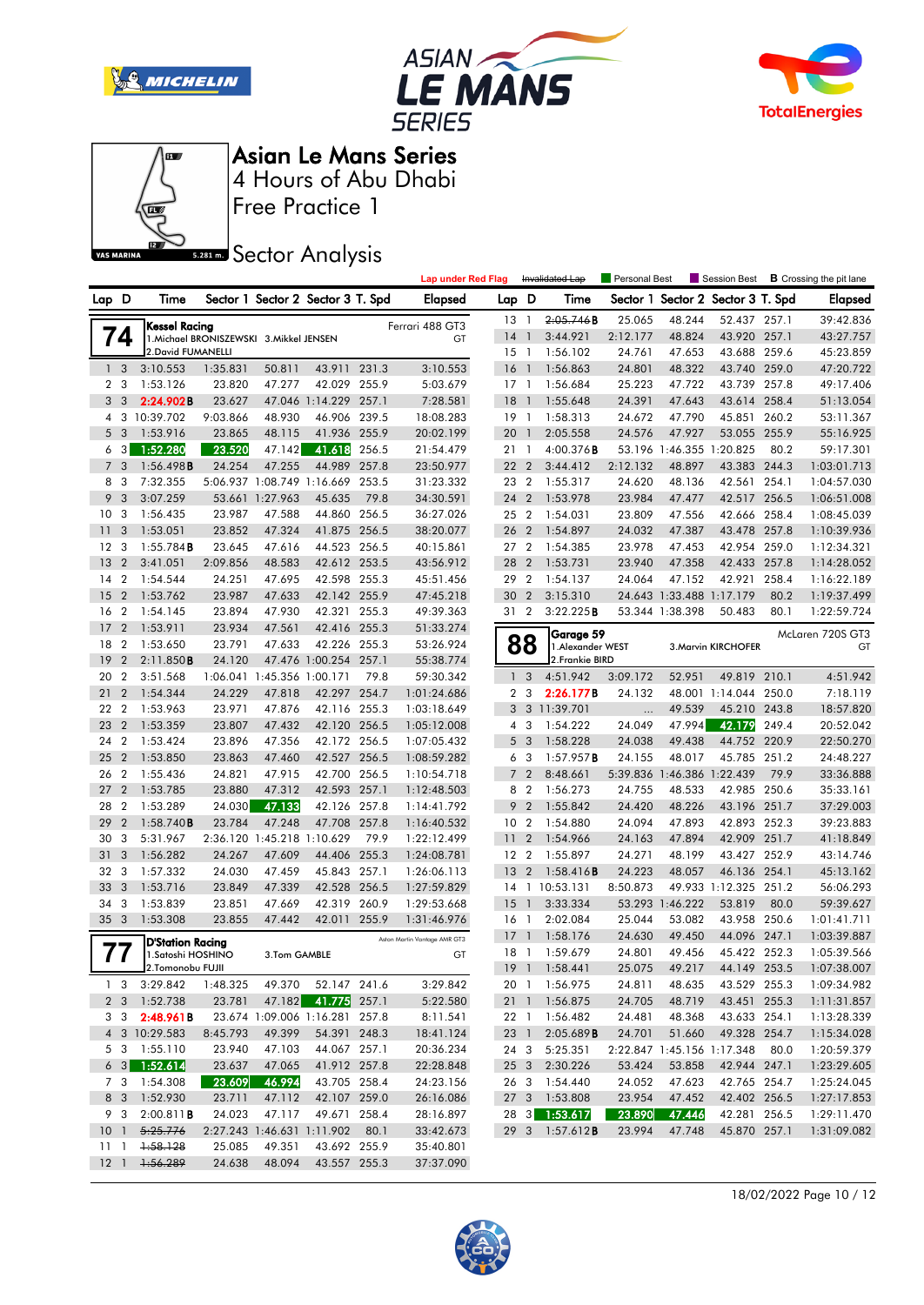







Free Practice 1

# **Sector Analysis**

|                 |                  |                                |                     |                            |                                   |       | <b>Lap under Red Flag</b>    |                 |                | Invalidated Lap                   | Personal Best       |                            | Session Best                      |       | <b>B</b> Crossing the pit lane |
|-----------------|------------------|--------------------------------|---------------------|----------------------------|-----------------------------------|-------|------------------------------|-----------------|----------------|-----------------------------------|---------------------|----------------------------|-----------------------------------|-------|--------------------------------|
| Lap D           |                  | Time                           |                     |                            | Sector 1 Sector 2 Sector 3 T. Spd |       | <b>Elapsed</b>               | Lap D           |                | Time                              |                     |                            | Sector 1 Sector 2 Sector 3 T. Spd |       | <b>Elapsed</b>                 |
|                 |                  |                                | Herberth Motorsport |                            |                                   |       | Porsche 911 GT3 R            | 18 <sup>1</sup> |                | 1:59.149                          | 24.933              | 49.118                     | 45.098 238.4                      |       | 53:19.597                      |
| 91              |                  | 1. Alfred RENAUER              |                     | 3.Ralf BOHN                |                                   |       | GT                           | 19              | $\overline{1}$ | 2:18.207B                         | 25.303              |                            | 48.779 1:04.125 242.7             |       | 55:37.804                      |
|                 |                  | 2. Robert RENAUER              |                     |                            |                                   |       |                              | 20              | $\mathbf{3}$   | 5:19.414                          | 3:47.684            | 48.548                     | 43.182 250.0                      |       | 1:00:57.218                    |
|                 | $1\quad2$        | 3:02.021                       | 1:27.675            | 48.897                     | 45.449 233.3                      |       | 3:02.021                     | 21 3            |                | 1:54.096                          | 24.175              | 47.420                     | 42.501 259.6                      |       | 1:02:51.314                    |
|                 | 2 <sub>2</sub>   | 1:53.639                       | 23.682              | 47.375                     | 42.582 257.1                      |       | 4:55.660                     | 22 <sub>3</sub> |                | 1:54.100                          | 24.141              | 47.293                     | 42.666 260.9                      |       | 1:04:45.414                    |
|                 | 3 <sub>2</sub>   | 2:25.258B                      | 23.820              |                            | 47.177 1:14.261 257.1             |       | 7:20.918                     | 23 3            |                | 1:55.002                          | 24.235              | 47.935                     | 42.832 242.2                      |       | 1:06:40.416                    |
|                 |                  | 4 2 10:20.907                  | 8:48.805            | 49.163                     | 42.939 250.6                      |       | 17:41.825                    | 24 3            |                | 1:54.663                          | 24.129              | 47.589                     | 42.945 260.9                      |       | 1:08:35.079                    |
|                 | 5 <sub>2</sub>   | 1:53.029                       | 23.815              | 47.071                     | 42.143 258.4                      |       | 19:34.854                    | 253             |                | 1:54.712                          | 23.975              | 47.816                     | 42.921 261.5                      |       | 1:10:29.791                    |
|                 | 6 <sub>2</sub>   | 1:52.967                       | 23.895              | 46.982                     | 42.090 257.1                      |       | 21:27.821                    | 26 3            |                | 1:53.904                          | 24.144              | 47.137                     | 42.623 262.1                      |       | 1:12:23.695                    |
|                 | 7 <sub>2</sub>   | 1:53.074                       | 23.811              | 47.198                     | 42.065                            | 256.5 | 23:20.895                    | 27 <sub>3</sub> |                | $1:56.575$ <b>B</b>               | 24.063              | 47.462                     | 45.050 259.6                      |       | 1:14:20.270                    |
| 8               | $\left  \right $ | 1:52.860                       | 23.561              | 47.190                     | 42.109 256.5                      |       | 25:13.755                    | 28              | $\overline{1}$ | 8:20.438                          | 5:40.913 1:45.973   |                            | 53.552                            | 80.4  | 1:22:40.708                    |
|                 | 9 <sub>2</sub>   | 2:00.665B                      | 24.906              | 47.272                     | 48.487 257.1                      |       | 27:14.420                    | 29              | $\overline{1}$ | 2:02.144                          | 25.099              | 48.323                     | 48.722 257.8                      |       | 1:24:42.852                    |
| 10              | $\overline{1}$   | 5:09.025                       |                     | 2:10.585 1:41.723 1:16.717 |                                   | 76.1  | 32:23.445                    | 30              | $\overline{1}$ | 1:57.302                          | 24.820              | 47.768                     | 44.714 259.6                      |       | 1:26:40.154                    |
| 11              | $\overline{1}$   | 2:31.475                       | 53.767              | 54.648                     | 43.060 249.4                      |       | 34:54.920                    | 31 1            |                | 1:57.218                          | 24.686              | 47.934                     | 44.598                            | 259.6 | 1:28:37.372                    |
| 12              | $\overline{1}$   | 1:54.895                       | 24.392              | 47.629                     | 42.874 255.9                      |       | 36:49.815                    | 32 1            |                | 1:57.619                          | 24.761              | 48.220                     | 44.638 247.1                      |       | 1:30:34.991                    |
| 13              | $\overline{1}$   | 1:54.855                       | 24.403              | 47.691                     | 42.761 255.9                      |       | 38:44.670                    |                 |                | <b>Attempto Racing</b>            |                     |                            |                                   |       | Audi R8 LMS GT3 EVO            |
| 14              | $\overline{1}$   | 1:53.633                       | 23.835              | 47.364                     | 42.434 256.5                      |       | 40:38.303                    |                 | 96             | 1.Alex AKA                        |                     |                            | 3. Finlay HUTCHISON               |       | GT                             |
| 15              | $\overline{1}$   | 1:55.666                       | 24.354              | 47.956                     | 43.356 255.9                      |       | 42:33.969                    |                 |                | 2. Florian SCHOLZE                |                     |                            |                                   |       |                                |
| 16              | $\mathbf{1}$     | 2:00.291B                      | 24.302              | 47.520                     | 48.469 257.8                      |       | 44:34.260                    | 1               | $\overline{2}$ | 3:03.318                          | 1:27.349            | 50.357                     | 45.612 222.2                      |       | 3:03.318                       |
|                 |                  | 17 2 17:45.931                 |                     | 1:00.616                   | 52.830 128.4                      |       | 1:02:20.191                  |                 | 2 <sub>2</sub> | 1:56.421                          | 24.847              | 48.143                     | 43.431 257.1                      |       | 4:59.739                       |
| 18              | $\overline{2}$   | 2:13.664                       | 27.950              | 59.198                     | 46.516 129.7                      |       | 1:04:33.855                  |                 | 3 <sub>2</sub> | 2:27.711B                         | 24.362              |                            | 48.098 1:15.251 257.1             |       | 7:27.450                       |
| 19              | $\overline{2}$   | 2:09.456                       | 26.901              | 56.833                     | 45.722 135.7                      |       | 1:06:43.311                  | $\overline{4}$  | $\overline{2}$ | 10:41.627                         | 9:06.572            | 49.043                     | 46.012 254.1                      |       | 18:09.077                      |
| 20              | $\overline{2}$   | 2:00.510                       | 24.717              | 51.764                     | 44.029                            | 166.4 | 1:08:43.821                  |                 | 5 <sub>2</sub> | 1:58.691                          | 25.000              | 48.404                     | 45.287 257.1                      |       | 20:07.768                      |
| 21 2            |                  | 1:57.888                       | 24.512              | 50.306                     | 43.070 191.8                      |       | 1:10:41.709                  |                 | 6 <sub>2</sub> | 1:58.199                          | 24.728              | 48.864                     | 44.607 247.7                      |       | 22:05.967                      |
| 22 2            |                  | 1:54.934                       | 24.611              | 47.671                     | 42.652 256.5                      |       | 1:12:36.643                  |                 | 7 <sub>2</sub> | 1:55.670                          | 24.372              | 47.890                     | 43.408 257.8                      |       | 24:01.637                      |
| 23              | $\overline{2}$   | 1:53.645                       | 23.904              | 47.368                     | 42.373 259.6                      |       | 1:14:30.288                  | 8               | $\overline{2}$ | 2:02.995B                         | 26.020              | 48.355                     | 48.620 258.4                      |       | 26:04.632                      |
| 24 2            |                  | 1:54.763                       | 24.103              | 47.259                     | 43.401                            | 259.0 | 1:16:25.051                  | 9               | - 1            | 4:04.166B                         | 2:17.244            | 47.778                     | 59.144 255.3                      |       | 30:08.798                      |
| 252             |                  | 3:23.431B                      |                     | 25.100 1:39.992 1:18.339   |                                   | 79.7  | 1:19:48.482                  | 10              | $\overline{1}$ | 3:47.819                          |                     | 1:03.819 1:43.374 1:00.626 |                                   | 82.1  | 33:56.617                      |
| 26              | 3                | 3:52.501                       | 2:19.183            | 49.496                     | 43.822 255.9                      |       | 1:23:40.983                  | 11              | $\overline{1}$ | 1:54.689                          | 24.466              | 47.726                     | 42.497 257.8                      |       | 35:51.306                      |
| 27 <sub>3</sub> |                  | 1:56.789                       | 24.556              | 47.719                     | 44.514                            | 258.4 | 1:25:37.772                  | $12-1$          |                | 1:54.385                          | 23.988              | 48.005                     | 42.392 252.9                      |       | 37:45.691                      |
| 28              | -3               | 1:54.441                       | 24.252              | 47.559                     | 42.630 258.4                      |       | 1:27:32.213                  | $13-1$          |                | 1:53.244                          | 23.865              | 47.148                     | 42.231 259.6                      |       | 39:38.935                      |
| 29              | -3               | 2:00.650                       | 24.492              | 47.553                     | 48.605 259.0                      |       | 1:29:32.863                  | $14-1$          |                | 1:58.111B                         | 23.944              | 47.384                     | 46.783 260.2                      |       | 41:37.046                      |
| 30 <sub>3</sub> |                  | 1:55.178                       | 24.217              | 48.036                     | 42.925 257.1                      |       | 1:31:28.041                  | 15              | $\overline{1}$ | 6:35.022                          | 5:02.225            | 48.894                     | 43.903 248.8                      |       | 48:12.068                      |
|                 |                  | TF Sport                       |                     |                            |                                   |       | Aston Martin Vantage AMR GT3 | 16              | $\mathbf{1}$   | 1:52.563                          | 23.788              | 47.148                     | 41.627                            | 257.8 | 50:04.631                      |
|                 | 95               | 1.John HARTSHORNE              |                     |                            | 3. Henrique CHAVES                |       | GT                           | $17-1$          |                | 1:52.859                          | 23.572              | 46.955                     | 42.332 258.4                      |       | 51:57.490                      |
|                 |                  | 2. Jonathan ADAM               |                     |                            |                                   |       |                              | 18              | $\overline{1}$ | 1:53.561                          | 23.746              | 47.209                     | 42.606 259.0                      |       | 53:51.051                      |
|                 | $1\quad 2$       | 3:34.747                       | 1:55.881            | 49.396                     | 49.470 220.4                      |       | 3:34.747                     | 19              | $\overline{1}$ | 2:36.175B                         | 24.005              |                            | 56.514 1:15.656 222.7             |       | 56:27.226                      |
|                 | 2 <sub>2</sub>   | 1:52.502                       | 23.895              | 46.942                     | 41.665                            | 257.8 | 5:27.249                     | 20              | $\overline{1}$ | 6:54.872                          | 5:21.057            | 49.190                     | 44.625 248.8                      |       | 1:03:22.098                    |
|                 | 3 <sub>2</sub>   | 2:50.415B                      |                     |                            | 23.564 1:09.564 1:17.287 257.1    |       | 8:17.664                     | 21 1            |                | 1:53.081                          | 23.768              | 47.286                     | 42.027 258.4                      |       | 1:05:15.179                    |
|                 |                  | 4 2 10:13.404                  | 8:36.790            | 47.569                     | 49.045 255.3                      |       | 18:31.068                    | $22 \quad 1$    |                | 1:53.253                          | 23.759              | 47.180                     | 42.314 259.0                      |       | 1:07:08.432                    |
|                 |                  | 5 2 1:52.292                   | 23.758              | 46.794                     | 41.740 259.0                      |       | 20:23.360                    |                 |                | 23 1 1:54.783                     | 23.726              | 47.018                     | 44.039 260.2                      |       | 1:09:03.215                    |
|                 | $6 \quad 2$      | 1:52.037                       | 23.587              | 46.573                     | 41.877 259.6                      |       | 22:15.397                    | 24 1            |                | 1:58.867B                         | 24.643              | 47.442                     | 46.782 257.8                      |       | 1:11:02.082                    |
|                 |                  | 7 2 1:57.519 <b>B</b>          | 23.549              | 46.668                     | 47.302 260.2                      |       | 24:12.916                    | 25 3            |                | 5:44.808                          | 4:11.683            | 48.459                     | 44.666 252.9                      |       | 1:16:46.890                    |
|                 | 8 1              | 5:12.479                       | 3:36.555            | 50.089                     | 45.835 251.2                      |       | 29:25.395                    | 26 3            |                | 3:33.649                          |                     |                            | 35.744 1:42.569 1:15.336          | 82.1  | 1:20:20.539                    |
|                 | 9 1              | 3:55.770B                      |                     | 50.411 1:46.267 1:19.092   |                                   | 79.8  | 33:21.165                    |                 |                | 27 3 2:53.675<br>1:55.611         |                     | 52.025 1:17.547            | 44.103 168.2<br>43.317 256.5      |       | 1:23:14.214                    |
| 10 <sub>1</sub> |                  | 4:10.217                       | 2:33.915            | 50.112                     | 46.190 253.5<br>44.489 256.5      |       | 37:31.382                    | 28 3            |                |                                   | 24.339              | 47.955                     |                                   |       | 1:25:09.825                    |
|                 |                  | 11 1:58.742                    | 25.280              | 48.973                     |                                   |       | 39:30.124                    | 293             |                | 1:55.304                          | 24.539              | 47.791                     | 42.974 257.8                      |       | 1:27:05.129                    |
|                 |                  | 12 1 1:57.277<br>13 1 1:57.548 | 24.738<br>24.626    | 48.243<br>48.422           | 44.296 257.1<br>44.500 258.4      |       | 41:27.401<br>43:24.949       | 30 <sub>3</sub> |                | 1:54.594                          | 24.090              | 47.749                     | 42.755 255.3                      |       | 1:28:59.723<br>1:30:54.229     |
| $14-1$          |                  | 1:58.474                       | 24.940              | 48.411                     | 45.123 259.0                      |       | 45:23.423                    | 313             |                | 1:54.506                          | 24.252              | 47.650                     | 42.604 258.4                      |       |                                |
|                 |                  | 15 1 1:58.866                  | 25.216              | 49.094                     | 44.556 260.2                      |       | 47:22.289                    |                 |                |                                   | Herberth Motorsport |                            |                                   |       | Porsche 911 GT3 R              |
| $16-1$          |                  | 1:59.299                       | 25.967              | 48.270                     | 45.062 260.2                      |       | 49:21.588                    |                 | 99             | 1.Jurgen HARING<br>2.Fin GEHRSITZ |                     |                            | 3. Marco SEEFRIED                 |       | GT AM                          |
|                 |                  | 17 1 1:58.860                  | 24.738              | 48.088                     | 46.034 260.9                      |       | 51:20.448                    |                 |                | 1 3 21:09.771                     | $\ddotsc$           |                            | 48.178 42.432 254.1               |       | 21:09.771                      |

18/02/2022 Page 11 / 12